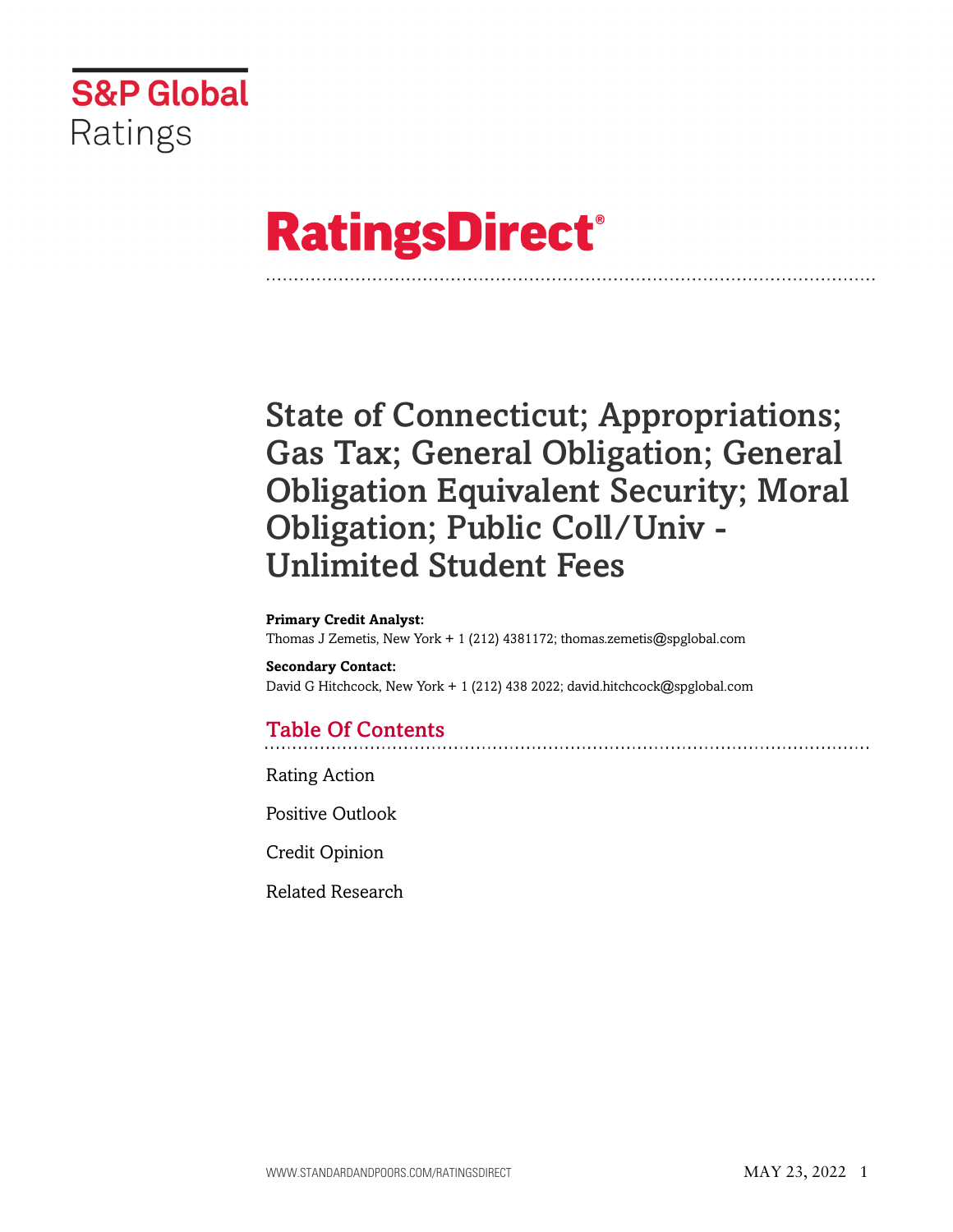| <b>Credit Profile</b>         |                    |                        |
|-------------------------------|--------------------|------------------------|
| <b>Connecticut GASTAX</b>     |                    |                        |
| Long Term Rating              | AA-/Positive       | Affirmed               |
| Connecticut GO                |                    |                        |
| Long Term Rating              | $A+$ /Positive     | Affirmed               |
| Connecticut GO                |                    |                        |
| Long Term Rating              | $A+$ /Positive     | Affirmed               |
| Connecticut GO                |                    |                        |
| Long Term Rating              | $A+/A-1$ /Positive | <b>Outlook Revised</b> |
| Connecticut GO (BAM) (SECMKT) |                    |                        |
| <b>Unenhanced Rating</b>      | A+(SPUR)/Positive  | Rating Assigned        |

# <span id="page-1-0"></span>Rating Action

S&P Global Ratings revised its outlook to positive from stable on the State of Connecticut and affirmed its 'A+' long-term rating on the state's outstanding general obligation (GO) debt. S&P Global Ratings also assigned its 'A+' rating, with a positive outlook, to the state's approximately \$1.068 billion series 2022 GO bonds, consisting of:

- \$350 million GO bonds, series 2022A;
- \$150 million GO bonds, series 2022C; and
- \$567.6 million GO refunding bonds, series 2022D.

The outlook revision to positive from stable reflects our view that there is a one-in-three chance we could raise our rating on the state over the two-year outlook horizon should Connecticut continue to demonstrate a firm commitment beyond the current biennium that supports structural balance and reducing its very high debt, pension, and other postemployment liabilities, while also preserving budget reserve fund (BRF) balances near statutory limits to manage potential economic headwinds and future budgetary pressures.

We also revised our outlook to positive from stable and affirmed our 'A+' rating on debt secured by a special capital reserve fund--which we view on par with that of the state's GO rating–that includes various issues by the Connecticut Housing Finance Authority, Connecticut Health and Educational Facilities Authority, and Connecticut Green Bank, as well as various other state-supported GO-equivalent securities, including GOs of the University of Connecticut secured by the state's debt service commitment (DSC). At the same time, we revised our outlook to positive from stable and affirmed our 'A' rating on Connecticut's appropriation-secured debt to and our 'BBB+' rating on obligation secured by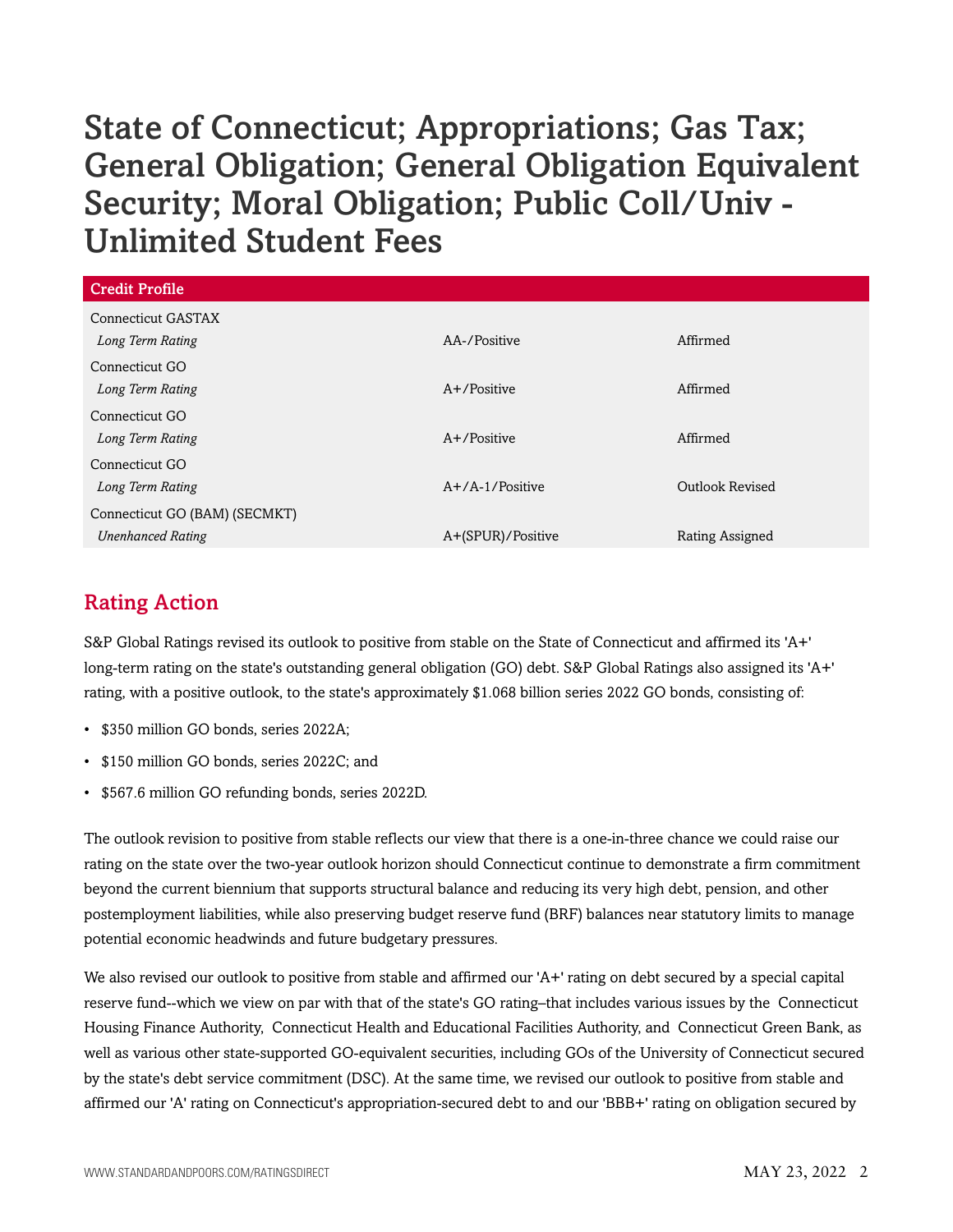the state's moral obligation. We also revised our outlook to positive from stable on the state's series 2016C GO bonds and Capital Region Development Authority series 2004B bonds, with liquidity support provided by Bank of America, which are rated 'A+/A-1'.

Finally, we revised our outlook to positive from stable and affirmed our rating on Connecticut's special tax obligation (STO) transportation fund-secured debt, which under our "Priority-Lien" criteria, published Oct. 22, 2018, is limited to one notch above our GO rating.

The series 2022A (taxable), series 2022C (tax-exempt) and 2022D (tax-exempt) GO bonds constitute general obligations of the state, of which the state has pledged its full faith and credit and its taxing power toward repayment. The series A and C bonds are new-money issuance to finance various general-purpose projects authorized under public acts of the state. The series D bonds will be used to refund all or a portion of maturities and principal amounts of outstanding GO bonds previously issues for general state purpose projects.

#### Credit overview

Connecticut's rating reflects a strong economy, with the highest per capita income levels in the nation, but a history of cyclical finances and very high debt, pension, and OPEB liabilities. We view Connecticut's enactment of statutorily based financial and debt issuance controls--that are imposed within GO bond covenants--as underpinning Connecticut's financial resiliency over the past five fiscal years, including during a period of pandemic-induced economic pressure. The positive outlook incorporates our expectation that the state will continue its disciplined long-term focus on debt reduction and structural budget solutions that mitigate projected out-year budget gaps in the fiscal 2024-2025 biennium (estimated at approximately \$802 million, or 3.5% of baseline general fund expenditures for fiscal 2024, and \$531.4 million, or 2.3%, for fiscal 2025)--particularly as extraordinary federal funds diminish and a portion of entitlement program costs (e.g., Medicaid) shift back to the state--while also demonstrating a sustained commitment to reducing, or containing, future fixed-cost growth of its very high debt and postretirement liabilities.

We believe Connecticut has recently demonstrated a commitment to restoring budget reserves during periods of economic and revenue growth that could insulate its finances from recessionary headwinds. State officials estimate that Connecticut will yield general fund surpluses at the end of fiscal years 2022 and 2023 and grow the projected biennium-end BRF balance to \$3.31 billion, or a strong 15% of fiscal 2023 general fund appropriations (including mid-biennium budget adjustments) for the third consecutive fiscal year. Deposits of surplus revenues had met or exceeded the 15% statutory reserve cap in the BRF at the end of fiscal years 2020 and 2021. In confluence with the state's high reserves, that state has also recently sustained strong cash balances.

Connecticut's Office of Policy and Management (OPM) and Office of Fiscal Analysis (OFA) consensus revenue forecast on May 2, 2022, reflects a large upward revenue revision equal to 6.9% above the enacted budget estimate and a projected 7.2% increase in general fund revenue for fiscal 2023, outpacing growth rates assumed in the previous (January 2022) consensus revenue forecast. However, we believe economic conditions could curtail revenue growth in the fiscal 2024-2025 biennium. OPM conservatively estimates that the economic growth rate of general fund revenue could decline to negative 0.4% in 2024 and return to more modest growth of 2.9% in 2025, far below the average revenue growth rate of 6.1% estimated for the current biennium. OPM officials project that out-year structural gaps (including recently enacted revenue and expenditure changes) could amount to 3.5% of baseline general fund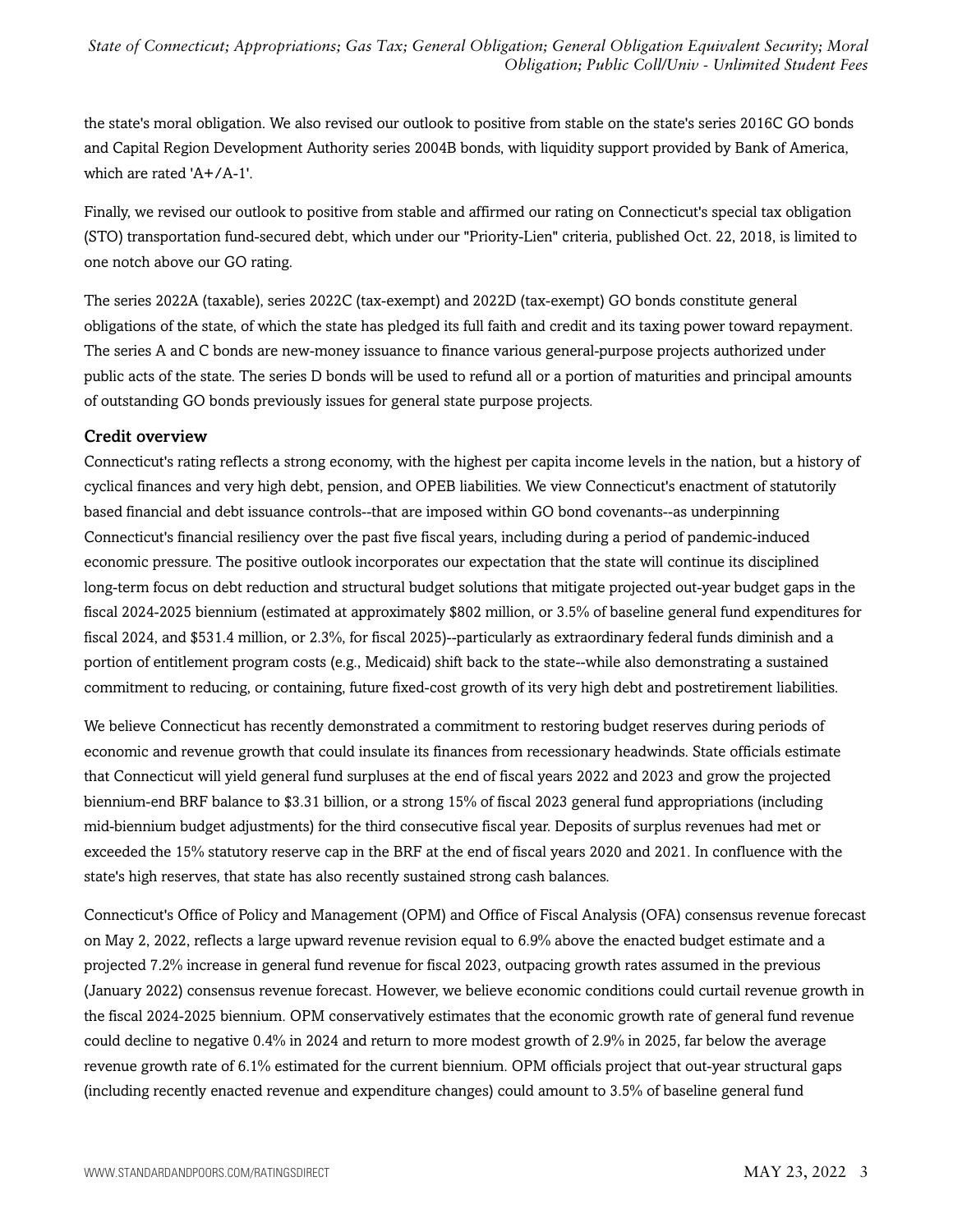expenditures for fiscal 2024, 2.3% for fiscal 2025, and 1.2% for fiscal 2026. The decline in projected out-year gaps is the result of slowing fixed cost growth relative to revenue growth.

Connecticut's governor signed into law a mid-biennium budget that reflects an increase in fiscal 2023 revenue by \$578.4 million even after a of \$643.1 million reduction in revenue to provide taxpayer relief. Fiscal 2023 appropriations are budgeted to increase by approximately 2.6% above the original biennial budget. In our view, most of the revenue and appropriation adjustments enacted reflect one-time changes. Due to better-than-expected revenue projections for the current and next fiscal year, the state adjusted the mid-biennium budget to eliminate the appropriation of \$559.9 million of American Rescue Plan (ARP) Act recovery funds in fiscal 2022 and reduced fiscal 2023 appropriations of ARP funds to \$314.9 million for the replacement of revenue losses (an \$880 million reduction from the enacted biennial budget, or 4% of appropriations). The state budgeted to use nearly \$1.75 billion in the enacted 2022-2023 biennial budget, but it will now use the vast majority (89%) of its \$2.83 billion in ARP funding allocation for one-time purposes.

On May 20, 2022, OPM issued a report indicating that Connecticut could finish fiscal 2022 with a projected general fund surplus of \$956.4 million, or 4.6% of the general fund budget, while revenue transfers exceeding the state's revenue volatility cap could grow to nearly \$2.84 billion at the end of the current fiscal year, which we view as significant. The state projects BRF reserves to total \$6.91 billion, or 31.3% of revised fiscal 2023 expenditures, which, if projections hold, would exceed the BRF limit of 15% of general fund appropriations for a third consecutive year. OPM estimates that the net adjusted amount in excess of the 15% (totaling \$3.6 billion for fiscal 2022) could be transferred toward additional paydown of the State Employees' Retirement System (SERS) and Teachers' Retirement System (TRS) pension plan liabilities, which we view as significant and could alleviate future credit pressure.

We estimate that when combined with the approximately \$1.68 billion in extraordinary ADC payments during the fiscal 2020-2021 biennium, these projected year-end pension contributions could directly reduce unfunded pension liabilities across these plans by nearly \$5.28 billion, or approximately 13% of the total unfunded liability for SERS and TRS, a material reduction in unfunded retirement liabilities, which nevertheless remain high. Due to the state's change to a level dollar amortization of its pension liabilities, OPM estimates that these excess contributions (through the end of fiscal 2022) could produce approximately \$440 million to \$450 million in recurring annual ADC cost savings in future years. If the magnitude and frequency of excess pension contributions are sustained over time, and we believe the long-term growth trajectory of its long-term liabilities is meaningfully reduced, we could view these additional pension contributions a credit positive for the state.

While the state's larger-than-expected pension contributions in fiscal years 2020 and 2021 represent near-term progress toward addressing its high and underfunded state pension liabilities, we believe Connecticut will remain challenged in its efforts to curtail significant fixed-cost pressures beyond the outlook horizon. The state's combined debt service, pension, other post-employment benefits (OPEBs) costs comprise a large 30% of fiscal 2022 appropriations. When factoring in Connecticut's high proportionate state-only share of entitlement programs (e.g., Medicaid, other social service assistance), these all-in fixed costs comprise 51.5% of the state's general fund appropriations in fiscal 2022, which, in our opinion, could pose a significant obstacle to solving budgetary gaps in future recessions.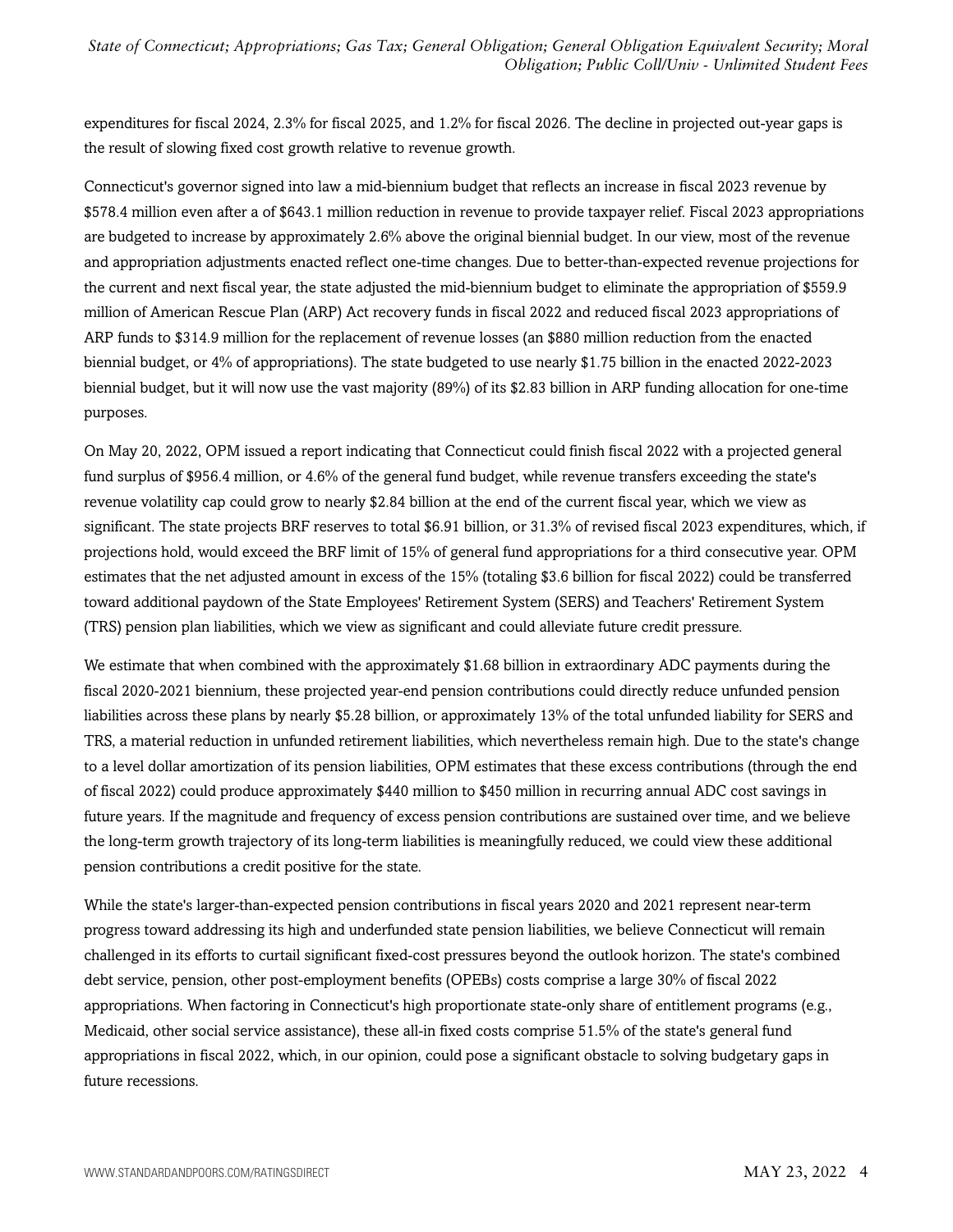The GO rating on Connecticut reflects our view of the state's:

- High-income levels supported by a diverse economic base, although an aging population and flat total population are contributing to slower economic growth which could weaken revenue growth over the long term;
- Active monitoring of revenues and expenditures, including monthly reporting and consensus revenue forecasting three times annually, and the authority of the executive branch to make mid-year adjustments to the budget;
- Increase in budget reserves to a very strong 15% of expenditures for fiscal years 2020 and 2021 from a low 1.1% of expenditures at fiscal year-end 2017, and a projected BRF balance to be sustained at the statutory cap of 15% through the end of the fiscal 2022-2023 biennium. The state projects a substantial \$3.6 billion transfer of additional contributions to pay down pension obligations.

Offsetting factors, in our opinion, include:

- High fixed costs, which could pose a major impediment to solving future budget gaps during economic recessions. Currently combined debt service, pension, OPEB, Medicaid, and other entitlement costs comprise 51.5% of Connecticut's fiscal 2022 budgeted expenditures; and
- High and significantly underfunded pension and OPEB liabilities, although the state has adopted more realistic plan assumptions, is funding full annual ADCs to its retirement systems and prefunding an OPEB trust fund, and it projects to make substantial excess contributions above its revenue volatility cap, which could help hold down the pace of projected future cost increases related to long-term liabilities.

#### Environmental, social, and governance

ESG indicators: E-2, S-2, G-2

In our view, Connecticut's environmental risks have no material influence on our credit rating analysis. The state's 618-mile coastline is adjacent to Long Island Sound and the Atlantic Ocean could expose it to coastal and inland flooding caused by acute- and chronic-physical climate risks. However, we view state-level efforts to incorporate resiliency and adaptation in agencies' long-term planning and capital investments to harden critical infrastructure exposed to physical risks as sufficient mitigants. We consider Connecticut's social capital risks to have an overall neutral influence on its credit profile as we view recent in-migration trends and agency-level planning that anticipate future service needs help mitigate potential demographic pressures. We view the state's governance risks as an overall neutral influence on our credit rating analysis, although we recognize that future changes to risk-management culture and oversight of the state's high-to-very high fixed costs could constrain expenditure flexibility and financial performance if left unmitigated. We view implemented reforms to the state's pension and OPEB plans and a strong management and policy framework--including forecasting fixed costs and statutory allowances to pre-fund its liabilities--as demonstrating a governance structure supporting the state's ability to manage these fixed costs and other developing risks over the long term.

## <span id="page-4-0"></span>Positive Outlook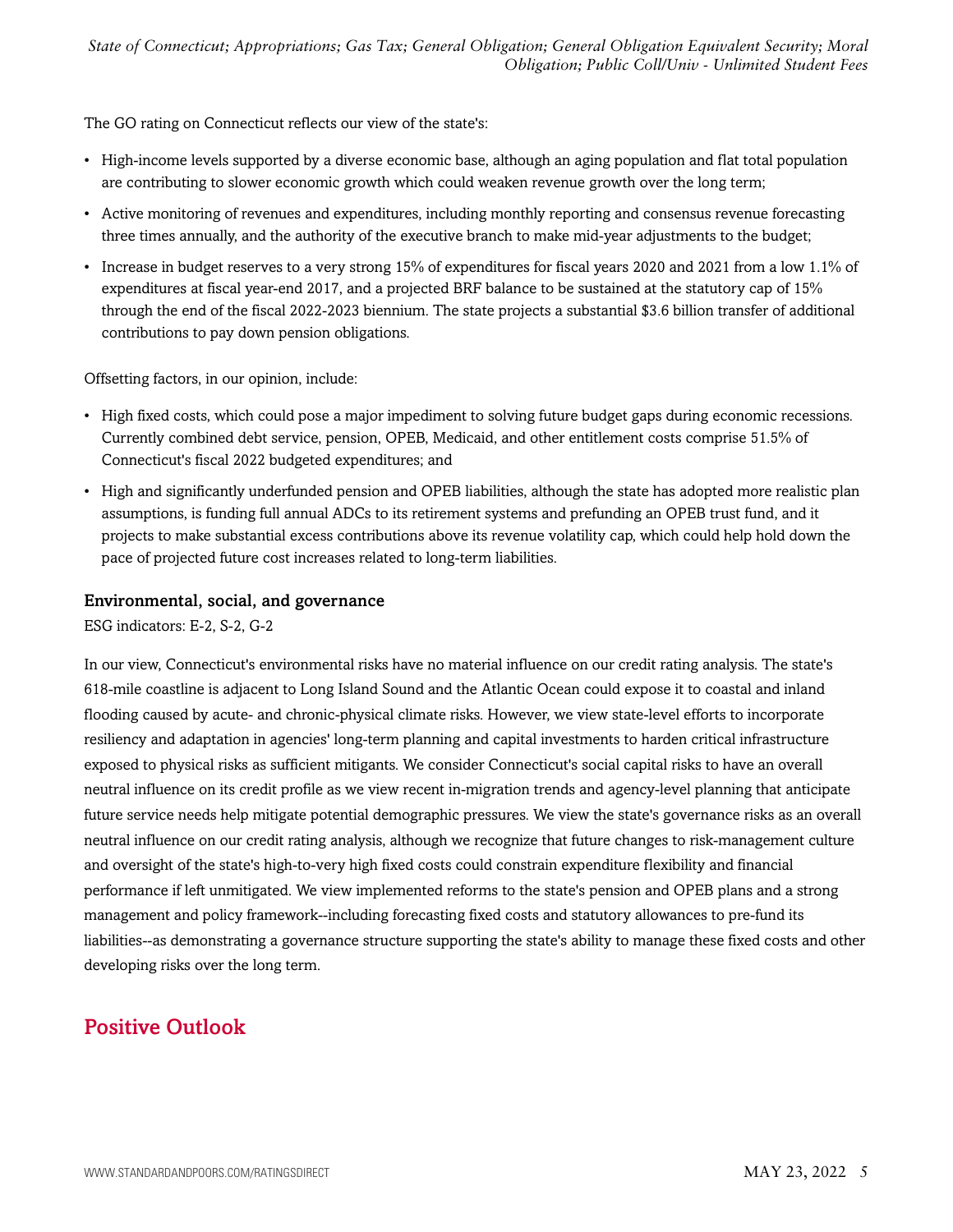#### Upside scenario

We could raise the rating if the state maintains tax-supported bonding needs at levels significantly lower than those of previous fiscal years, while also demonstrating what we view as a long-term commitment to structural budgetary balance and upholding statutory governance provisions in the fiscal 2024-2025 biennial budget that support Connecticut's maintenance of reserves at currently very strong levels, while also making sustainable progress in reducing the state's overall debt burden, pension, and OPEB liabilities.

#### Return to stable scenario

We could revise the outlook to stable if the state is unable to reach consensus on recurring budget solutions that close projected out-year fiscal gaps and sustain structural stability in its fiscal 2024-2025 biennial budget, or if Connecticut demonstrates a weakened commitment to sustaining its reserve and liquidity position at currently high levels. In addition, we could revise the outlook to stable if, pursuant to our state rating criteria, we believe future tax supported debt will rise to levels we view less sustainable, leading us to we calculate most of our debt indicators are one-third or more above thresholds we view as high, triggering a one-notch rating override.

Based on the analytic factors that we evaluate for states, on a scale of '1.0' (strongest) to '4.0' (weakest), we have assigned a composite score of '2.1' to Connecticut, an anchor of the 'AA-' rating. However, we use our discretionary ability to rate one notch below the anchor rating based on the state's high fixed costs and very high debt and liability burden, compounded by lagging economic growth compared with that of peers to arrive at our 'A+' rating.

### <span id="page-5-0"></span>Credit Opinion

#### Connecticut's economic post-pandemic recovery continues, but demographic trends and inflationary pressures could slow the pathway to full recovery

The U.S. is facing more headwinds than what S&P Global Economics had expected in its March 2022 forecast. GDP unexpectedly fell by an annualized 1.4% in the first quarter, and we anticipate that economic conditions will be additionally affected by a slower recovery of supply chains, normalizing of monetary policy, rising and more volatile energy and commodity prices, and the ongoing geopolitical conflicts. Against the backdrop of higher inflation, the Federal Reserve voted to increase its benchmark federal funds rate by a half percentage point, the second of what we expect could be six rate hikes in 2022, with five more hikes assumed in 2023-2024. S&P Global Economics lowered its U.S. GDP growth forecast for 2022 to 3.2% from 3.9%, and to 2.1% for 2023. This follows a real GDP growth rate of 5.7% for 2021. We expect supply chain disruptions will remain the largest stumbling block for the U.S. economy, with headline inflation potentially reaching 6.7% in 2022 and 2.6% in 2023, higher than S&P Global Economics' previous forecast. Part of this is due to rising energy costs, with oil and gas prices, on average, about 30% higher in 2022 than those assumed in the baseline. We recognize that risks have increased, and S&P Global Economics has kept its assessment of recession risk in a range of 25% to 35% over the next 12 months. For more information, see "Global Macro Update: Growth Forecasts Lowered On Longer Russia-Ukraine Conflict And Rising Inflation," published May 17, 2022, on RatingsDirect, and "Economic Outlook U.S. Q2 2022: Spring Chills," March 29, 2022. The U.S. Bureau of Labor Statistics' April 2022 jobs report indicates the U.S. labor market recovery is robust, but we continue to monitor Connecticut's long-term path out of the current economic cycle.

As the state continues to climb out of the depths of the downturn, we anticipate Connecticut will reach its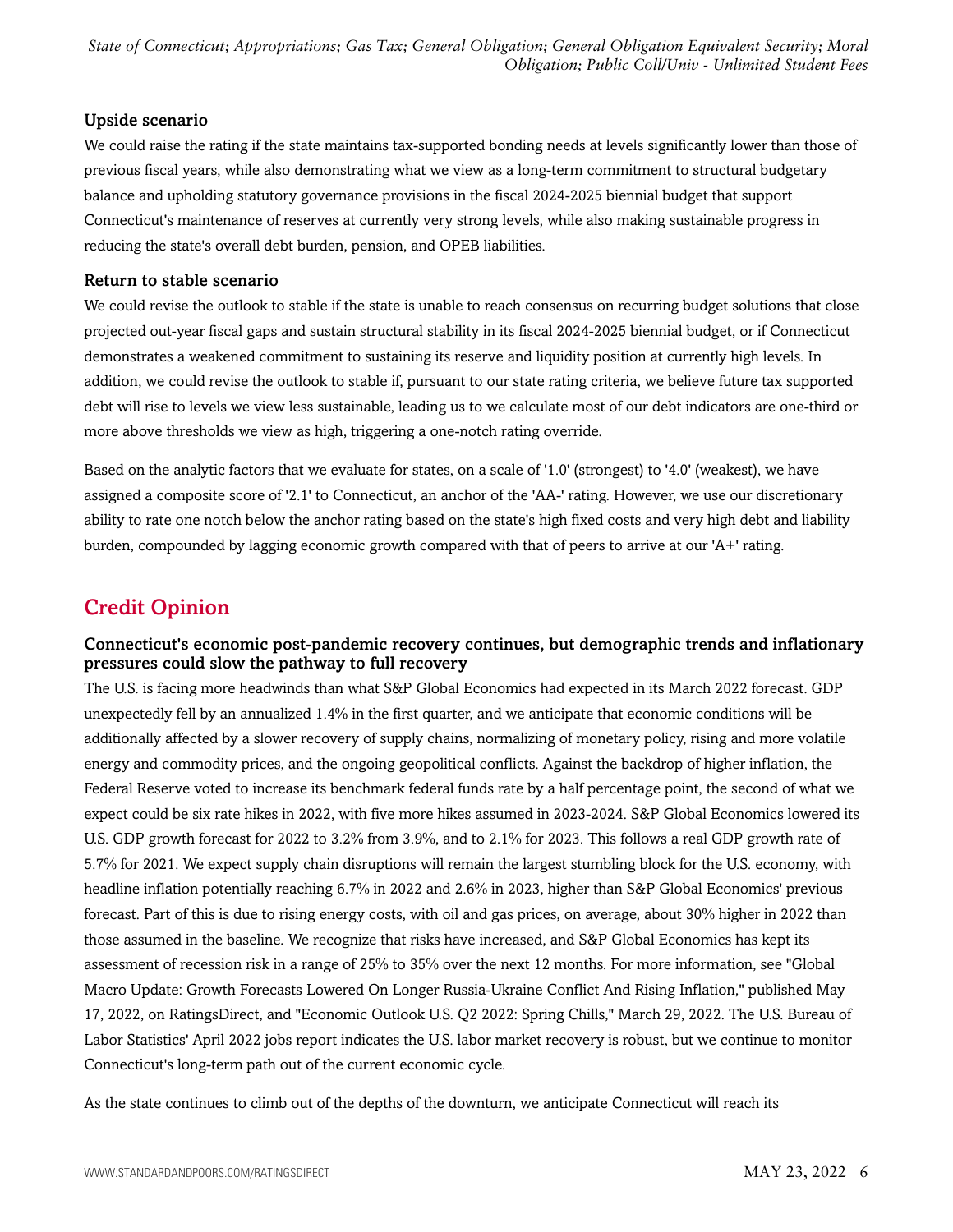pre-pandemic output and unemployment levels slower than its peers. IHS Markit revised its estimates that the state's gross state product (GSP) reverted to growth in 2021 at 4.2%, but is projected to fall back to a shallower 2.4% and 2.1% real GSP growth rate in 2022 and 2023, respectively, slower than the national level over the same period. As of March 2022, the state's unemployment rate was 4.6%, approximately 1% above the national average, although we will continue to monitor in tandem with other measures of labor market health, including its labor participation rate, which characteristically perform above the U.S. level.

An important credit consideration for Connecticut will be the track of its population growth and aging of its prime working-age labor force, as the state faces growing demographic challenges that weigh on economic growth. Population growth over the past 10 calendar years (2010-2019) was essentially flat, compared with a compounded annual growth rate of 0.7% for the nation. In addition, the state also has an aging population, consistent with that of the rest of New England, that will likely contribute to slower economic growth and create higher service level demands that affect finances over time (see "Increasing Generational Dependency Poses Long-Term Social Risks to U.S. States' Fiscal And Economic Stability," Feb. 24, 2020). However, there is some evidence from Connecticut's real estate market that the state could have benefitted from in-migration during the pandemic. At the same time, a lack of inventory could put upward pressure on home sale and rental market prices. Home sales increased and median sale prices rose to \$340,000, up nearly 4% compared with the previous year. The most significant increases came in southwestern Connecticut, which lies within the New York City metropolitan area. Whether this represents a long-term gain for the state or a short-term response to the pandemic remains unknown. If the state can continue to attract and retain new residents, it could bode well for future economic stability and growth.

On a scale from '1.0' (strongest) to '4.0' (weakest), S&P Global Ratings assigned a '2.2' to Connecticut's economy.

#### Revenue growth and federal stimulus contribute to resilient budgetary performance, but structural gaps could form in the next biennium

The state's enacted fiscal 2022-2023 biennium general fund appropriations total \$20.7 billion (or 3.3% over the previous fiscal year's enacted budget) for fiscal 2022 and approximately \$21.5 billion (3.8% growth over the fiscal 2022 enacted budget) for fiscal 2023. Prior to mid-biennium adjustments signed into law by the governor in May 2022, the enacted budget was balanced with the use of \$559.9 million of one-time federal ARP revenue replacements for fiscal 2022 and approximately \$1.19 billion for fiscal 2023. In accordance with the state's revenue cap, fiscal 2022 appropriations are set at 99% of projected revenue and fiscal 2023 appropriations are set at 98.75% of projected revenue, which provide the state with an additional \$210.2 million and \$272.6 million in surplus funds, respectively, to address potential gaps in the current biennial budget.

Based on year-to-date revenue performance and improving revenue forecasts, we generally expect that the state's budgetary conditions will remain at least stable and they will likely support healthy reserve and cash balances through the 2022-2023 biennium. However, in our view, Connecticut's commitment and the state's ability to manage its budget proactively to sustain structural balance beyond the current biennium--especially in response to diminishing future federal funding and a regularizing of programmatic expenditures (e.g., Medicaid and other social services)--will remain important to its long-term credit quality.

On a scale from '1.0' (strongest) to '4.0' (weakest), S&P Global Ratings assigned a score of '1.3' to Connecticut's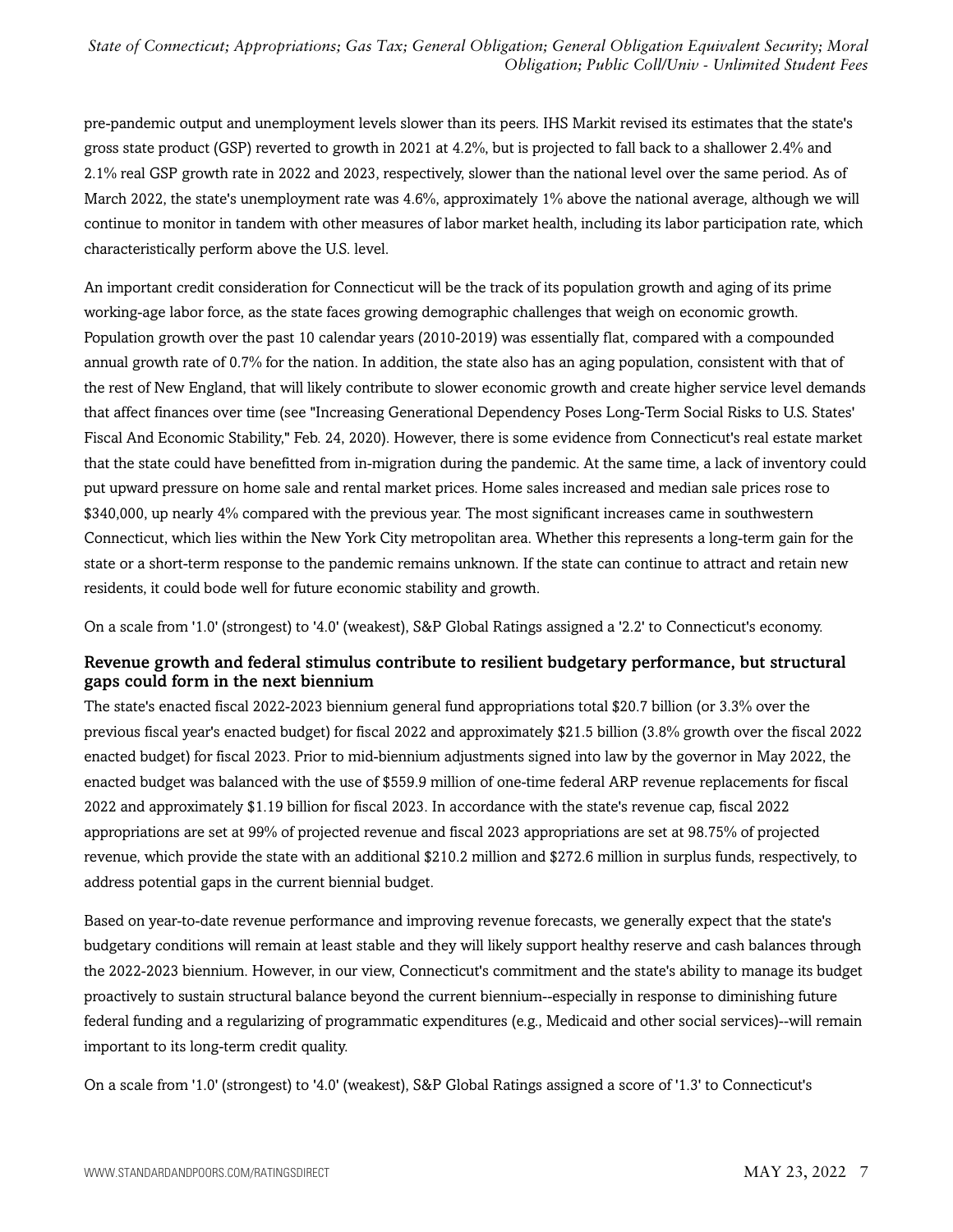budgetary performance.

#### Very high debt, pension, and OPEB liabilities could constrain credit quality

We view the state's tax-supported debt to be high by nearly all measures and its elevated debt burden has historically been a constraining factor on the rating.

Total tax-supported debt outstanding totaled \$25.4 billion (including GO, transportation, and capital lease debt) as of June 30, 2020. This was equivalent to a very high \$7,157 per capita, 8.7% of personal income, and 8.7% of GSP. We also calculate debt service at 13.9% of government spending but offset by rapid amortization. However, Connecticut slowed the rate of tax-supported debt issuances over the past four fiscal years. In conjunction with the state's rapid amortization of debt, we maintain the view that most of Connecticut's debt metrics will remain below a level that previously resulted in a one-notch override that lowered our anchor rating. Connecticut slowed its debt growth to an average 2.3% annually (fiscal years 2018-2021) compared with 7.3% annually in fiscal years 2014-2017. The state anticipates that GO bond allocations will remain level at approximately \$1.4 billion in both calendar years 2022 and 2023, well below the peak of \$2.68 billion in 2017, which could contribute to further moderation of its debt burden.

#### Pension and OPEB liabilities

Connecticut continues to adequately fund its pension liabilities and the state has adopted more conservative assumptions, although we view unfunded pension and OPEB liabilities as a significant credit pressure. The state's average pension funded ratio across all plans was approximately only 48.5% as of June 30, 2021.

The three-year average pension funded ratio was approximately 45.1%. The total unfunded liability of all plans is about \$10,788 per capita, or a very high 13.1% of state personal income. Changes to funding of the states' unfunded pension liabilities include lowering its assumed rates of return to 6.9% from 8.0% for its two largest pension plans, a layered amortization method, and transitioning to a level-dollar funding method.

- We view the state's pension funding discipline as adequate as it annually contributes an amount in its major pension plans to cover static funding, but has traditionally not been enough to meet our minimum funding progress metric, although the continuation of additional pension contributions (like in 2020 and 2021) could help to exceed the minimum funding progress in future years. We also consider the state's net pension liability (NPL) high compared with that of peers and extremely underfunded.
- The state's OPEB liability is a source of credit pressure as the liability is high compared with that of peers, but recent actions to reduce the liability and pre-funding of an OPEB trust have resulted in a relatively stabilized unfunded liability.

Plans representing a significant portion of the state's NPL as of June 30, 2021, include:

- State Employees Retirement System: 41.6% funded with the state's applicable NPL \$22.4 billion (actuarial valuation date as of June 30, 2021); and
- Teachers' Retirement System: 49.2% funded with the state's applicable NPL of \$18.8 billion (actuarial valuation June 30, 2020).

We believe management factors and actuarial inputs do not significantly encumber or improve our view of the state's overall pension funding discipline. However, changes in recent years to lower the assumed rate of return, use a closed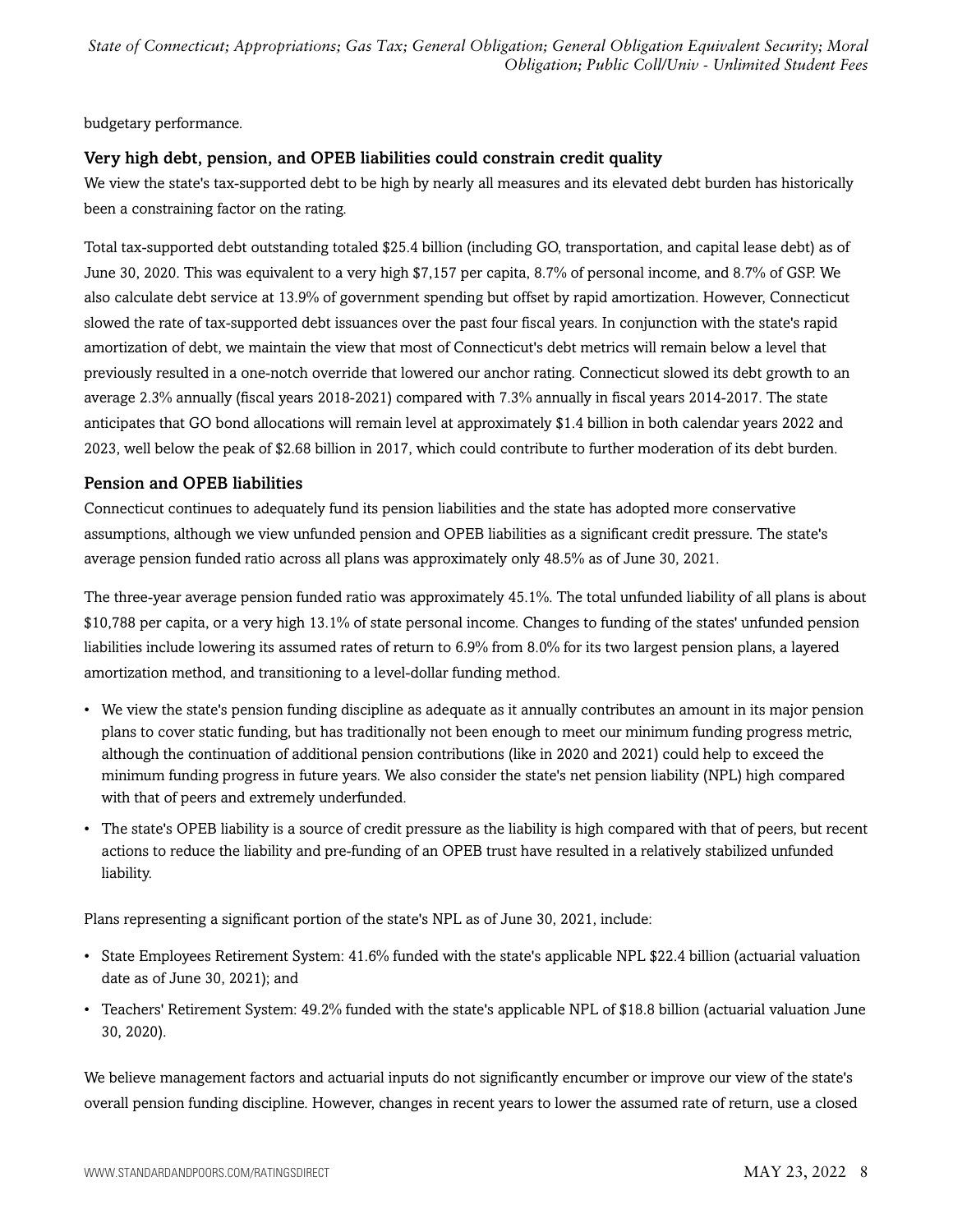layered amortization method, and transition to a level-dollar funding plan should improve plan liquidity over the long term and stabilize future costs. In our opinion, reduction of the assumed rate of return to 6.9% across its largest plans and using a level-dollar amortization method should improve funding if funding discipline is maintained. We view the changes in assumptions favorably, but we recognize the reset in the amortization period to a longer duration was necessary to offset increasing costs. While the changes in assumptions more closely align with our guidance for evaluation pension risk, the state's large unfunded liability presents a continuing credit pressure.

The state's applicable net OPEB liability for the State Employee OPEB Plan was \$23.5 billion, or about \$6,600 per capita and approximately 8% of personal income, both of which are elevated metrics compared with other state OPEB plans. Recent actions to reduce the liability and pre-funding of an OPEB trust have resulted in a relatively stabilized unfunded liability. The plan was 6.1% pre-funded as the state has shown a commitment to increasing contributions above pay-as-you-go levels. The lower liability reflects a change in the discount rate due to the creation of a trust fund, lower liabilities resulting from changes in plan design negotiated with the State Employee Bargaining Agent Coalition, and various health care cost-containment initiatives.

Connecticut is also statutorily required to fund one-third of teacher pension OPEB costs, plus the shortfall left after employer and employee contributions. The teachers' net OPEB liability was \$2.9 billion, and only 2.5% funded.

On a scale from '1.0' (strongest) to '4.0' (weakest), S&P Global Ratings assigned a score of '3.5' to Connecticut's debt and long-term liabilities.

#### Statutory reforms support a resilient government framework during recession

The government framework--including fiscal policy and intergovernmental funding within which each state taxes, spends, and issues debt--influences Connecticut's ability to manage through economic cycles.

Connecticut is required to put certain current statutory spending limitations into bond covenants for GO bonds sold after May 15, 2018. The covenants are in place until July 1, 2023, as an essentially unbreakable contractual obligation. Budgetary provisions include caps on expenditure growth and revenue, including budgeting for 99.5% of forecasted revenues in fiscal 2020 and declining in 0.25% increments until it reaches 98% in fiscal 2026 and thereafter. The state also enacted other reforms included limitations on the amount of tax-supported debt authorized and issued annually, and a "revenue volatility cap" that requires the state to transfer business pass-through tax, and certain annual income tax revenue receipts above \$3.15 billion (adjusted annually by the five-year growth in personal income) and year-end surpluses to the BRF and to transfer any excess funds above the 15% statutory reserve cap to make additional payments toward the state's unfunded pension liabilities. The segregation of revenue under the revenue volatility cap was designed to capture expected one-time windfalls to bolster reserves and address longer-term liabilities, while also shielding Connecticut from historically cyclical income tax fluctuations.

In practice, the state exceeded the revenue volatility cap by more than \$1.2 billion of fiscal 2021 revenue collections. When combined with the \$475.9 million operating surplus for fiscal 2021, the state transferred approximately \$1.62 billion in excess revenue above the 15% statutory BRF reserve cap to directly reduce the unfunded pension liabilities by \$719.7 million in the State Employees' Retirement Fund (SERF) and \$903.6 million in the Teachers' Retirement System (TRS) pension plans, which we view favorably.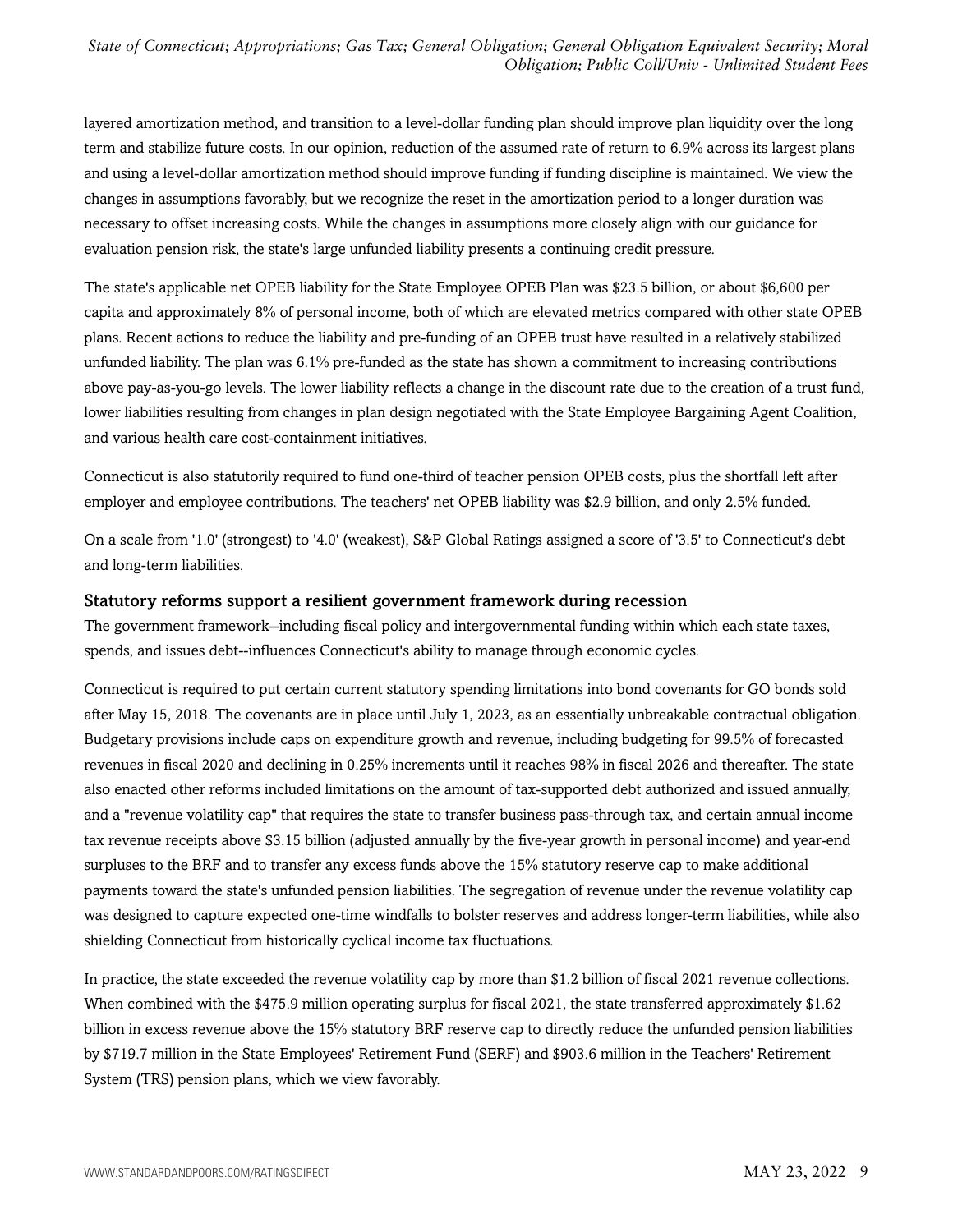#### Strong financial policies and budgetary management support credit stability

We consider Connecticut's management practices strong under our Financial Management Assessment (FMA) methodology. An FMA of strong indicates that, in our opinion, practices are robust, well embedded, and likely sustainable.

Key practices and policies of the state include:

- Development of consensus revenue estimates by the OPM and the legislature's OFA, as required by statute, on or by Nov. 10, Jan. 15, and April 30 of each year, and must cover a five-year period. In addition to its internal resources, Connecticut bases its revenue estimates on internal sources and outside data sources economic forecasting firms. The state's long-term financial planning includes a three-year forecast for the legislature in addition to the biennial budget.
- Statutorily required monthly revenue and expenditure forecasts measured against the budget, conducted by both OPM and Office of the State Comptroller. These two offices generate monthly reports projecting year-end surpluses or deficits.
- A five-year capital improvement plan as part of the annual November update.
- Statutes that prescribe the investment of state funds and debt management policies that guide amortization and issuance. Dedicated staff monitors investments and generates monthly reports. Connecticut also holds at least quarterly meetings with the investment advisory commission.
- Statutorily authorized BRF at a maximum of 15% of general fund appropriations. It prescribes that all unappropriated general fund surpluses must be transferred into the state's BRF, and that the fund can only be drawn on to fund operating deficits. The imposition of bond covenants during the fiscal 2018-2019 biennium mandates revenues above its volatility cap to go into the reserve.

If the comptroller reports a projected general fund deficit of greater than 1%, the governor is required to file a deficit-mitigation plan. Although the governor might reduce appropriations, this is limited to 5% of total appropriations and 3% of any fund, with any additional reductions requiring legislative approval. Legislative deliberation relating to interim budget adjustments has contributed to a delay in addressing budget gaps at times. The state is allowed to end the year in a deficit position, which has periodically been addressed with deficit bonds. However, statutory provisions provide that any new budget deficit after fiscal 2013 must be funded in the budget of the year following the next fiscal year (when the magnitude of the previous budget deficit has become fully known). Gap-closing solutions in previous biennia have relied on significant nonrecurring measures and structural solutions.

On a scale from '1.0' (strongest) to '4.0' (weakest), S&P Global Ratings assigned a score of '1.5' to Connecticut's financial management.

## <span id="page-9-0"></span>Related Research

Through The ESG Lens 3.0: The Intersection Of ESG Credit Factors And U.S. Public Finance Credit Factors, March 2, 2022

#### Ratings Detail (As Of May 23, 2022)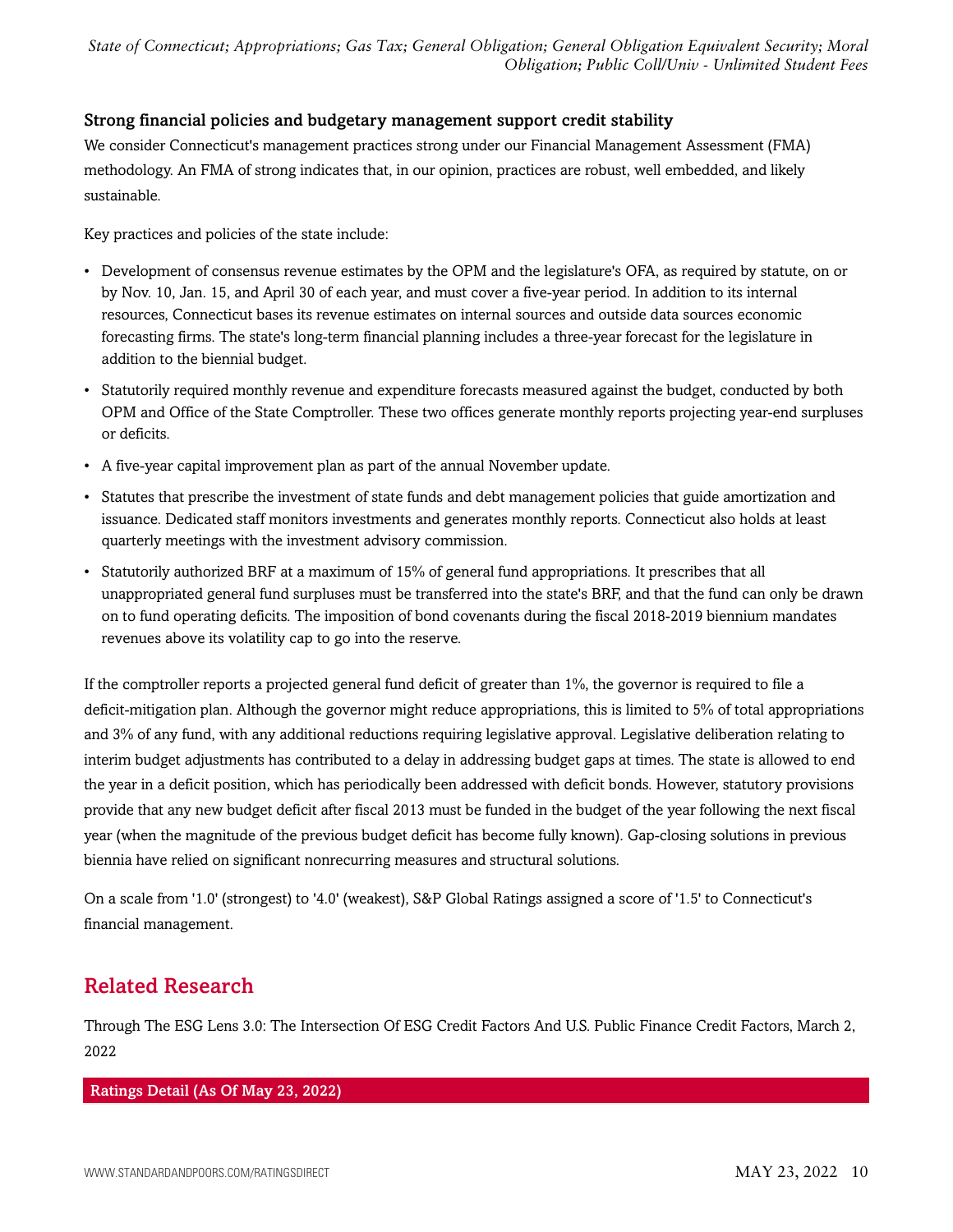| Ratings Detail (As Of May 23, 2022) (cont.) |                    |          |
|---------------------------------------------|--------------------|----------|
| <b>Connecticut APPROP</b>                   |                    |          |
| Long Term Rating                            | A/Positive         | Affirmed |
| <b>Connecticut GASTAX</b>                   |                    |          |
| Long Term Rating                            | AA-/Positive       | Affirmed |
| <b>Connecticut GASTAX</b>                   |                    |          |
| Long Term Rating                            | AA-/Positive       | Affirmed |
| Connecticut GASTAX (BAM)                    |                    |          |
| <b>Unenhanced Rating</b>                    | AA-(SPUR)/Positive | Affirmed |
| Connecticut GASTAX (BAM)                    |                    |          |
| <b>Unenhanced Rating</b>                    | AA-(SPUR)/Positive | Affirmed |
| Connecticut GASTAX (BAM) (SECMKT)           |                    |          |
| <b>Unenhanced Rating</b>                    | AA-(SPUR)/Positive | Affirmed |
| Connecticut GASTAX (BAM) (SECMKT)           |                    |          |
| <b>Unenhanced Rating</b>                    | AA-(SPUR)/Positive | Affirmed |
| Connecticut GASTAX (BAM) (SECMKT)           |                    |          |
| <b>Unenhanced Rating</b>                    | AA-(SPUR)/Positive | Affirmed |
| Connecticut GASTAX (BAM) (SECMKT)           |                    |          |
| <b>Unenhanced Rating</b>                    | AA-(SPUR)/Positive | Affirmed |
| Connecticut GO                              |                    |          |
| Long Term Rating                            | A+/Positive        | Affirmed |
| Connecticut GO                              |                    |          |
| Long Term Rating                            | A+/Positive        | Affirmed |
| Connecticut GO                              |                    |          |
| Long Term Rating                            | A+/Positive        | Affirmed |
| Connecticut GO                              |                    |          |
| Long Term Rating                            | A+/Positive        | Affirmed |
| Connecticut GO                              |                    |          |
| Long Term Rating                            | A+/Positive        | Affirmed |
| Connecticut GO                              |                    |          |
| Long Term Rating                            | A+/Positive        | Affirmed |
| Connecticut GO                              |                    |          |
| Long Term Rating                            | A+/Positive        | Affirmed |
| Connecticut GO                              |                    |          |
| Long Term Rating                            | A+/Positive        | Affirmed |
| Connecticut GO                              |                    |          |
| Long Term Rating                            | A+/Positive        | Affirmed |
| Connecticut GO                              |                    |          |
| <b>Unenhanced Rating</b>                    | A+(SPUR)/Positive  | Affirmed |
| Connecticut GO                              |                    |          |
| <b>Unenhanced Rating</b>                    | A+(SPUR)/Positive  | Affirmed |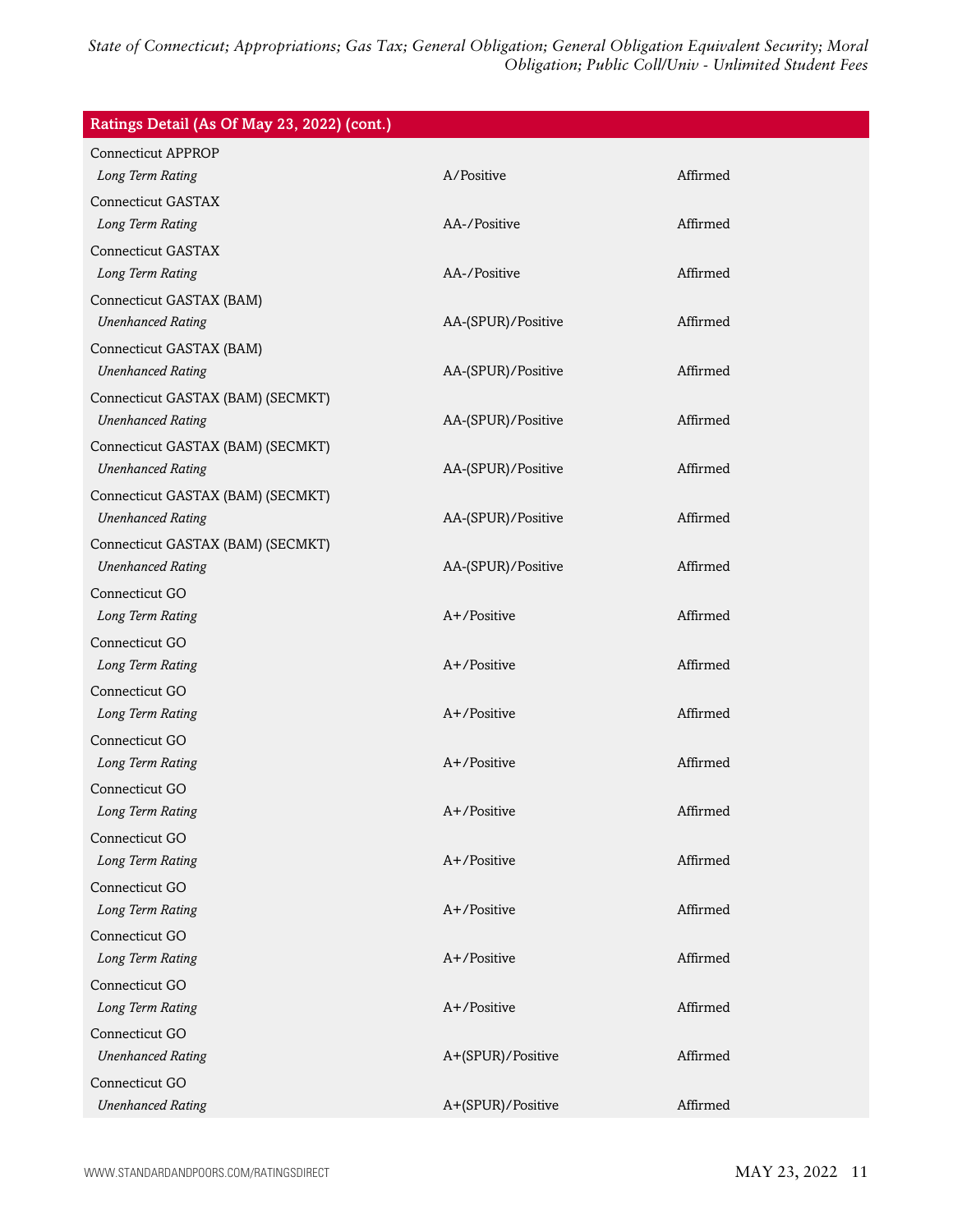| Ratings Detail (As Of May 23, 2022) (cont.) |                   |          |
|---------------------------------------------|-------------------|----------|
| Connecticut GO                              |                   |          |
| <b>Unenhanced Rating</b>                    | A+(SPUR)/Positive | Affirmed |
| Connecticut GO (AGM)                        |                   |          |
| <b>Unenhanced Rating</b>                    | A+(SPUR)/Positive | Affirmed |
| Connecticut GO (AGM)                        |                   |          |
| <b>Unenhanced Rating</b>                    | A+(SPUR)/Positive | Affirmed |
| Connecticut GO (AGM)                        |                   |          |
| <b>Unenhanced Rating</b>                    | A+(SPUR)/Positive | Affirmed |
| Connecticut GO (AGM)                        |                   |          |
| <b>Unenhanced Rating</b>                    | A+(SPUR)/Positive | Affirmed |
| Connecticut GO (AGM)                        |                   |          |
| <b>Unenhanced Rating</b>                    | A+(SPUR)/Positive | Affirmed |
| Connecticut GO (AGM)                        |                   |          |
| <b>Unenhanced Rating</b>                    | A+(SPUR)/Positive | Affirmed |
| Connecticut GO (AGM)                        |                   |          |
| <b>Unenhanced Rating</b>                    | A+(SPUR)/Positive | Affirmed |
| Connecticut GO (AGM)                        |                   |          |
| <b>Unenhanced Rating</b>                    | A+(SPUR)/Positive | Affirmed |
| Connecticut GO (AGM) (SECMKT)               |                   |          |
| <b>Unenhanced Rating</b>                    | A+(SPUR)/Positive | Affirmed |
| Connecticut GO (AGM) (SECMKT)               |                   |          |
| <b>Unenhanced Rating</b>                    | A+(SPUR)/Positive | Affirmed |
| Connecticut GO (AGM) (SECMKT)               |                   |          |
| <b>Unenhanced Rating</b>                    | A+(SPUR)/Positive | Affirmed |
| Connecticut GO (AGM) (SECMKT)               |                   |          |
| <b>Unenhanced Rating</b>                    | A+(SPUR)/Positive | Affirmed |
| Connecticut GO (AGM) (SECMKT)               |                   |          |
| <b>Unenhanced Rating</b>                    | A+(SPUR)/Positive | Affirmed |
| Connecticut GO (AGM) (SECMKT)               |                   |          |
| <b>Unenhanced Rating</b>                    | A+(SPUR)/Positive | Affirmed |
| Connecticut GO (AGM) (SECMKT)               |                   |          |
| <b>Unenhanced Rating</b>                    | A+(SPUR)/Positive | Affirmed |
| Connecticut GO (AGM) (SECMKT)               |                   |          |
| <b>Unenhanced Rating</b>                    | A+(SPUR)/Positive | Affirmed |
| Connecticut GO (AGM) (SECMKT)               |                   |          |
| <b>Unenhanced Rating</b>                    | A+(SPUR)/Positive | Affirmed |
| Connecticut GO (AGM) (SECMKT)               |                   |          |
| <b>Unenhanced Rating</b>                    | A+(SPUR)/Positive | Affirmed |
| Connecticut GO (AGM) (SECMKT)               |                   |          |
| <b>Unenhanced Rating</b>                    | A+(SPUR)/Positive | Affirmed |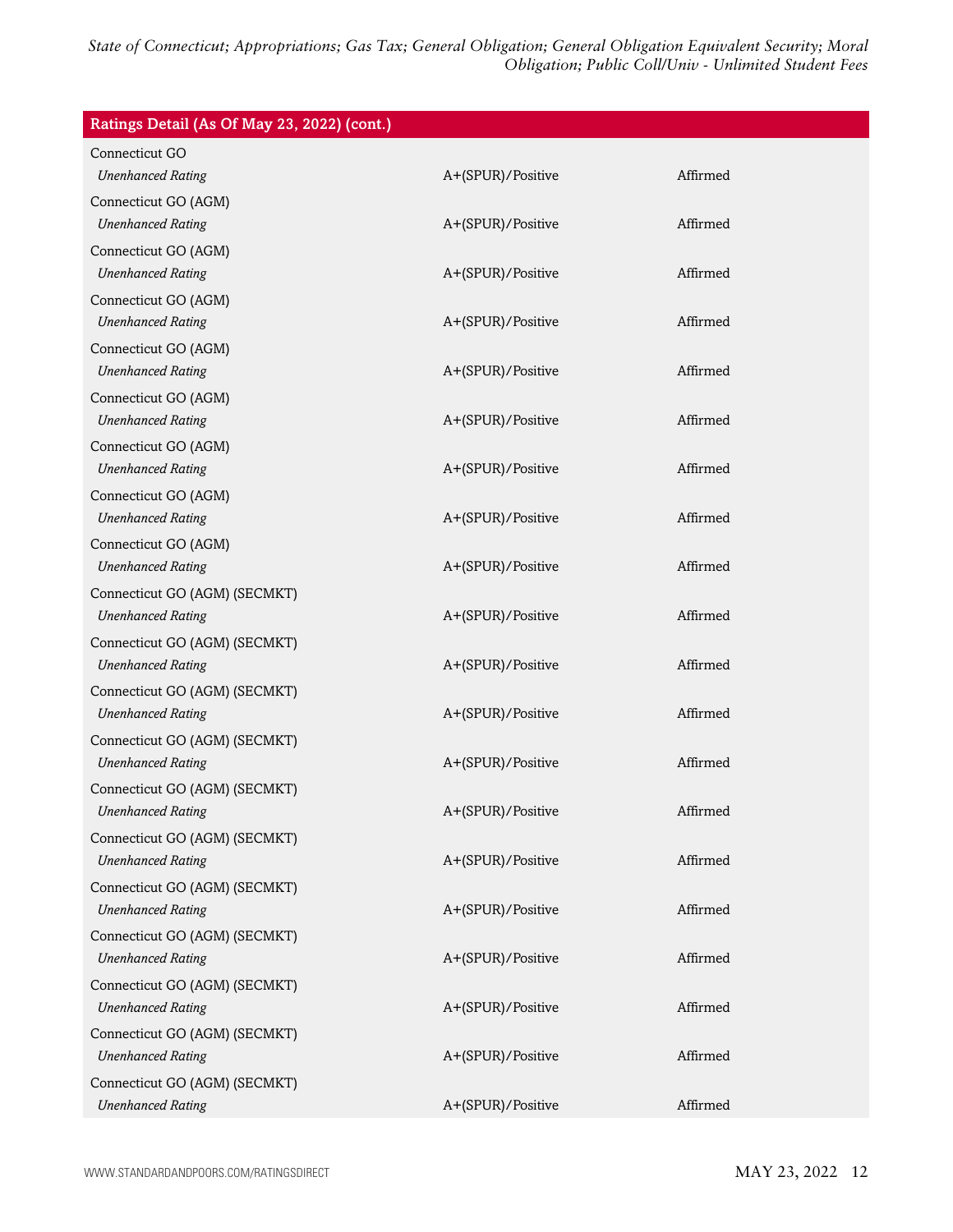| Ratings Detail (As Of May 23, 2022) (cont.) |                   |          |
|---------------------------------------------|-------------------|----------|
| Connecticut GO (BAM)                        |                   |          |
| <b>Unenhanced Rating</b>                    | A+(SPUR)/Positive | Affirmed |
| Connecticut GO (BAM)                        |                   |          |
| <b>Unenhanced Rating</b>                    | A+(SPUR)/Positive | Affirmed |
| Connecticut GO (BAM)                        |                   |          |
| <b>Unenhanced Rating</b>                    | A+(SPUR)/Positive | Affirmed |
| Connecticut GO (BAM)                        |                   |          |
| <b>Unenhanced Rating</b>                    | A+(SPUR)/Positive | Affirmed |
| Connecticut GO (BAM)                        |                   |          |
| <b>Unenhanced Rating</b>                    | A+(SPUR)/Positive | Affirmed |
| Connecticut GO (BAM)                        |                   |          |
| <b>Unenhanced Rating</b>                    | A+(SPUR)/Positive | Affirmed |
| Connecticut GO (BAM)                        |                   |          |
| <b>Unenhanced Rating</b>                    | A+(SPUR)/Positive | Affirmed |
| Connecticut GO (BAM) (SECMKT)               |                   |          |
| <b>Unenhanced Rating</b>                    | A+(SPUR)/Positive | Affirmed |
| Connecticut GO (BAM) (SECMKT)               |                   |          |
| <b>Unenhanced Rating</b>                    | A+(SPUR)/Positive | Affirmed |
| Connecticut GO (BAM) (SECMKT)               |                   |          |
| <b>Unenhanced Rating</b>                    | A+(SPUR)/Positive | Affirmed |
| Connecticut GO (BAM) (SECMKT)               |                   |          |
| <b>Unenhanced Rating</b>                    | A+(SPUR)/Positive | Affirmed |
| Connecticut GO (BAM) (SECMKT)               |                   |          |
| <b>Unenhanced Rating</b>                    | A+(SPUR)/Positive | Affirmed |
| Connecticut GO (BAM) (SECMKT)               |                   |          |
| <b>Unenhanced Rating</b>                    | A+(SPUR)/Positive | Affirmed |
| Connecticut GO (BAM) (SECMKT)               |                   |          |
| <b>Unenhanced Rating</b>                    | A+(SPUR)/Positive | Affirmed |
| Connecticut GO (BAM) (SECMKT)               |                   |          |
| <b>Unenhanced Rating</b>                    | A+(SPUR)/Positive | Affirmed |
| Connecticut GO (BAM) (SECMKT)               |                   |          |
| <b>Unenhanced Rating</b>                    | A+(SPUR)/Positive | Affirmed |
| Connecticut GO (BAM) (SECMKT)               |                   |          |
| <b>Unenhanced Rating</b>                    | A+(SPUR)/Positive | Affirmed |
| Connecticut GO (BAM) (SECMKT)               |                   |          |
| <b>Unenhanced Rating</b>                    | A+(SPUR)/Positive | Affirmed |
| Connecticut GO (BAM) (SECMKT)               |                   |          |
| <b>Unenhanced Rating</b>                    | A+(SPUR)/Positive | Affirmed |
| Connecticut GO (BAM) (SECMKT)               |                   |          |
| <b>Unenhanced Rating</b>                    | A+(SPUR)/Positive | Affirmed |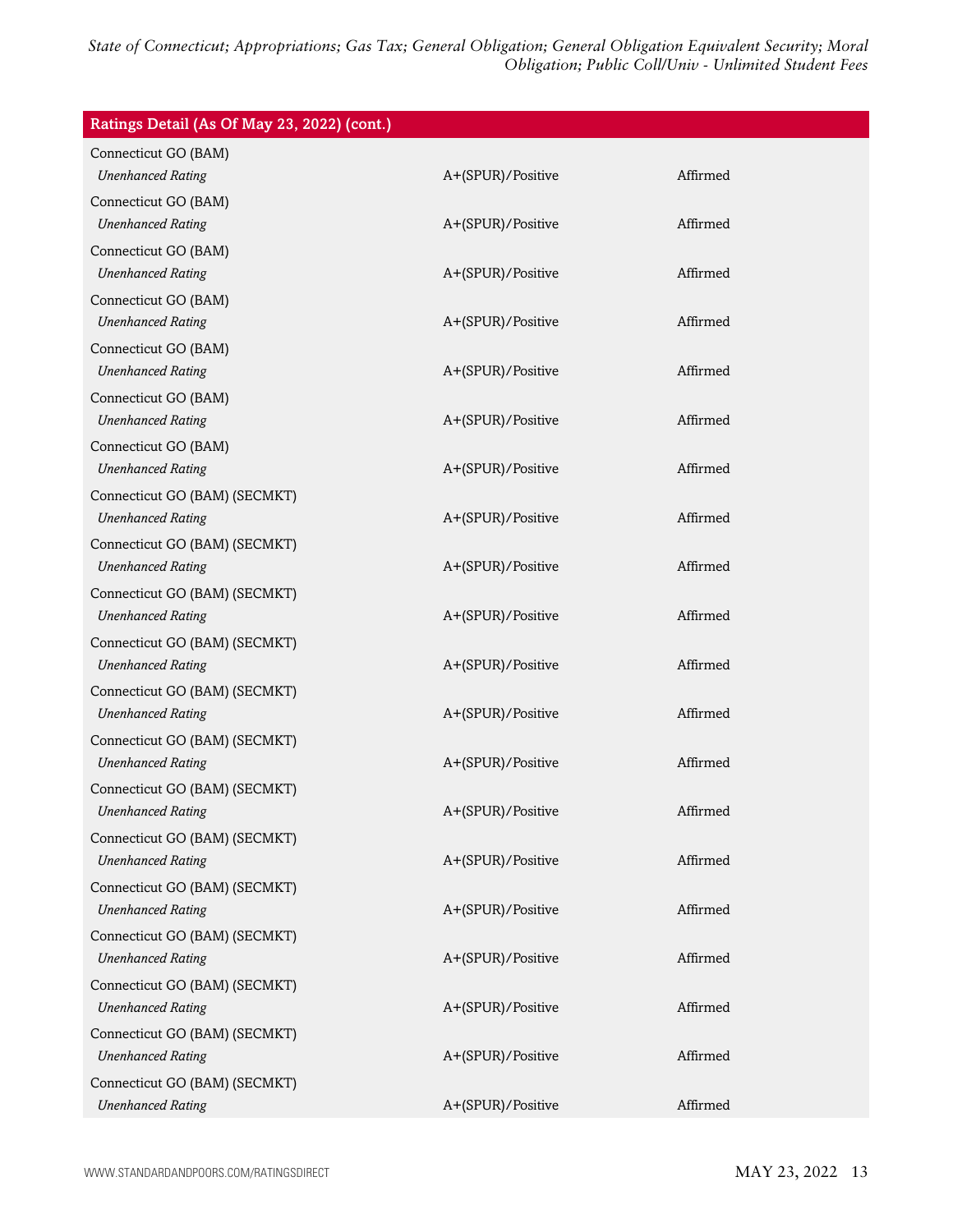| Ratings Detail (As Of May 23, 2022) (cont.)               |                   |          |
|-----------------------------------------------------------|-------------------|----------|
| Connecticut GO (BAM) (SECMKT)<br><b>Unenhanced Rating</b> | A+(SPUR)/Positive | Affirmed |
| Connecticut GO (BAM) (SECMKT)<br><b>Unenhanced Rating</b> | A+(SPUR)/Positive | Affirmed |
| Connecticut GO (BAM) (SECMKT)<br><b>Unenhanced Rating</b> | A+(SPUR)/Positive | Affirmed |
| Connecticut GO (BAM) (SECMKT)<br><b>Unenhanced Rating</b> | A+(SPUR)/Positive | Affirmed |
| Connecticut GO (BAM) (SECMKT)<br><b>Unenhanced Rating</b> | A+(SPUR)/Positive | Affirmed |
| Connecticut GO (BAM) (SECMKT)<br><b>Unenhanced Rating</b> | A+(SPUR)/Positive | Affirmed |
| Connecticut GO (BAM) (SECMKT)<br><b>Unenhanced Rating</b> | A+(SPUR)/Positive | Affirmed |
| Connecticut GO (BAM) (SECMKT)<br><b>Unenhanced Rating</b> | A+(SPUR)/Positive | Affirmed |
| Connecticut GO (BAM) (SECMKT)<br><b>Unenhanced Rating</b> | A+(SPUR)/Positive | Affirmed |
| Connecticut GO (BAM) (SECMKT)<br><b>Unenhanced Rating</b> | A+(SPUR)/Positive | Affirmed |
| Connecticut GO (BAM) (SECMKT)<br><b>Unenhanced Rating</b> | A+(SPUR)/Positive | Affirmed |
| Connecticut GO (BAM) (SECMKT)<br><b>Unenhanced Rating</b> | A+(SPUR)/Positive | Affirmed |
| Connecticut GO (BAM) (SECMKT)<br><b>Unenhanced Rating</b> | A+(SPUR)/Positive | Affirmed |
| Connecticut GO (BAM) (SECMKT)<br><b>Unenhanced Rating</b> | A+(SPUR)/Positive | Affirmed |
| Connecticut GO (BAM) (SECMKT)<br><b>Unenhanced Rating</b> | A+(SPUR)/Positive | Affirmed |
| Connecticut GO (BAM) (SECMKT)<br><b>Unenhanced Rating</b> | A+(SPUR)/Positive | Affirmed |
| Connecticut GO (BAM) (SECMKT)<br><b>Unenhanced Rating</b> | A+(SPUR)/Positive | Affirmed |
| Connecticut GO (BAM) (SECMKT)<br><b>Unenhanced Rating</b> | A+(SPUR)/Positive | Affirmed |
| Connecticut GO (BAM) (SECMKT)<br><b>Unenhanced Rating</b> | A+(SPUR)/Positive | Affirmed |
| Connecticut GO (BAM) (SECMKT)<br><b>Unenhanced Rating</b> | A+(SPUR)/Positive | Affirmed |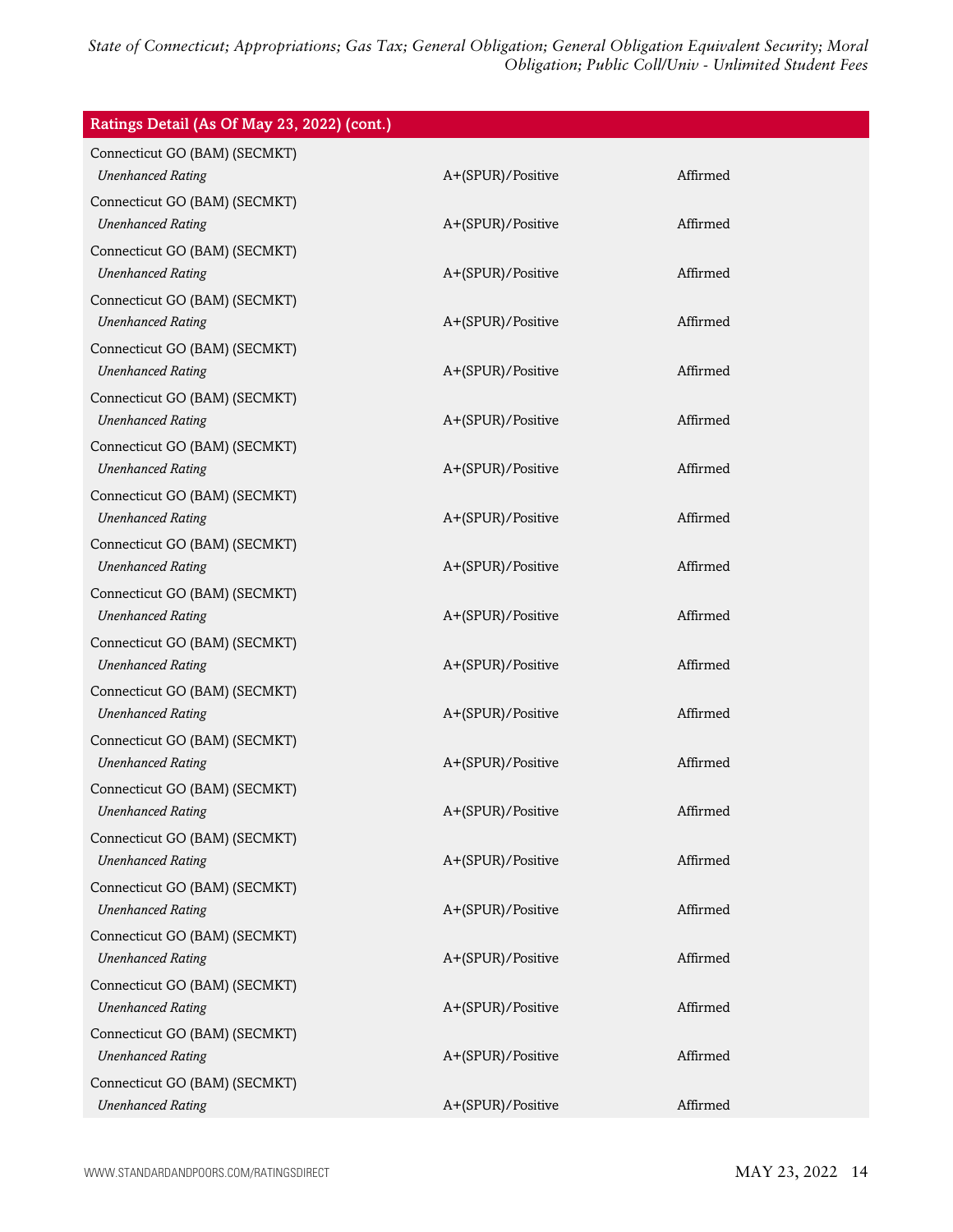| Connecticut GO (BAM) (SECMKT)<br><b>Unenhanced Rating</b><br>A+(SPUR)/Positive<br>Affirmed<br>Connecticut GO (BAM) (SECMKT)<br>Affirmed<br><b>Unenhanced Rating</b><br>A+(SPUR)/Positive<br>Connecticut GO (FGIC) (National)<br><b>Unenhanced Rating</b><br>A+(SPUR)/Positive<br>Affirmed<br>Connecticut GO (MBIA) (National)<br><b>Unenhanced Rating</b><br>A+(SPUR)/Positive<br>Affirmed<br>Connecticut GO (MBIA) (National)<br><b>Unenhanced Rating</b><br>A+(SPUR)/Positive<br>Affirmed<br>University of Connecticut PCU_USF (AGM)<br><b>Unenhanced Rating</b><br>A+(SPUR)/Positive<br>Affirmed<br>Univ of Connecticut PCU_USF<br>A+/Positive<br>Affirmed<br>Long Term Rating<br>Univ of Connecticut PCU_USF (BAM)<br><b>Unenhanced Rating</b><br>A+(SPUR)/Positive<br>Affirmed<br><b>Capital Region Development Authority, Connecticut</b><br>State of Connecticut, Connecticut<br>Capital City Econ Dev Auth (Connecticut) GOEQUIV<br>A+/A-1/Positive<br>Affirmed<br>Long Term Rating<br>Capital Region Dev Auth (Connecticut) GOEQUIV<br>A+/Positive<br>Long Term Rating<br>Affirmed<br>Capital Region Dev Auth (Connecticut) GOEQUIV<br>Long Term Rating<br>A+/Positive<br>Affirmed<br>Capital Region Dev Auth (Connecticut) GOEQUIV<br>Affirmed<br><b>Unenhanced Rating</b><br>A+(SPUR)/Positive<br><b>Connecticut Green Bank, Connecticut</b><br>State of Connecticut, Connecticut<br>Connecticut Green Bank (Connecticut) GOEQUIV | Ratings Detail (As Of May 23, 2022) (cont.) |  |  |  |
|----------------------------------------------------------------------------------------------------------------------------------------------------------------------------------------------------------------------------------------------------------------------------------------------------------------------------------------------------------------------------------------------------------------------------------------------------------------------------------------------------------------------------------------------------------------------------------------------------------------------------------------------------------------------------------------------------------------------------------------------------------------------------------------------------------------------------------------------------------------------------------------------------------------------------------------------------------------------------------------------------------------------------------------------------------------------------------------------------------------------------------------------------------------------------------------------------------------------------------------------------------------------------------------------------------------------------------------------------------------------------------------------------------------------------------------------|---------------------------------------------|--|--|--|
|                                                                                                                                                                                                                                                                                                                                                                                                                                                                                                                                                                                                                                                                                                                                                                                                                                                                                                                                                                                                                                                                                                                                                                                                                                                                                                                                                                                                                                              |                                             |  |  |  |
|                                                                                                                                                                                                                                                                                                                                                                                                                                                                                                                                                                                                                                                                                                                                                                                                                                                                                                                                                                                                                                                                                                                                                                                                                                                                                                                                                                                                                                              |                                             |  |  |  |
|                                                                                                                                                                                                                                                                                                                                                                                                                                                                                                                                                                                                                                                                                                                                                                                                                                                                                                                                                                                                                                                                                                                                                                                                                                                                                                                                                                                                                                              |                                             |  |  |  |
|                                                                                                                                                                                                                                                                                                                                                                                                                                                                                                                                                                                                                                                                                                                                                                                                                                                                                                                                                                                                                                                                                                                                                                                                                                                                                                                                                                                                                                              |                                             |  |  |  |
|                                                                                                                                                                                                                                                                                                                                                                                                                                                                                                                                                                                                                                                                                                                                                                                                                                                                                                                                                                                                                                                                                                                                                                                                                                                                                                                                                                                                                                              |                                             |  |  |  |
|                                                                                                                                                                                                                                                                                                                                                                                                                                                                                                                                                                                                                                                                                                                                                                                                                                                                                                                                                                                                                                                                                                                                                                                                                                                                                                                                                                                                                                              |                                             |  |  |  |
|                                                                                                                                                                                                                                                                                                                                                                                                                                                                                                                                                                                                                                                                                                                                                                                                                                                                                                                                                                                                                                                                                                                                                                                                                                                                                                                                                                                                                                              |                                             |  |  |  |
|                                                                                                                                                                                                                                                                                                                                                                                                                                                                                                                                                                                                                                                                                                                                                                                                                                                                                                                                                                                                                                                                                                                                                                                                                                                                                                                                                                                                                                              |                                             |  |  |  |
|                                                                                                                                                                                                                                                                                                                                                                                                                                                                                                                                                                                                                                                                                                                                                                                                                                                                                                                                                                                                                                                                                                                                                                                                                                                                                                                                                                                                                                              |                                             |  |  |  |
|                                                                                                                                                                                                                                                                                                                                                                                                                                                                                                                                                                                                                                                                                                                                                                                                                                                                                                                                                                                                                                                                                                                                                                                                                                                                                                                                                                                                                                              |                                             |  |  |  |
|                                                                                                                                                                                                                                                                                                                                                                                                                                                                                                                                                                                                                                                                                                                                                                                                                                                                                                                                                                                                                                                                                                                                                                                                                                                                                                                                                                                                                                              |                                             |  |  |  |
|                                                                                                                                                                                                                                                                                                                                                                                                                                                                                                                                                                                                                                                                                                                                                                                                                                                                                                                                                                                                                                                                                                                                                                                                                                                                                                                                                                                                                                              |                                             |  |  |  |
|                                                                                                                                                                                                                                                                                                                                                                                                                                                                                                                                                                                                                                                                                                                                                                                                                                                                                                                                                                                                                                                                                                                                                                                                                                                                                                                                                                                                                                              |                                             |  |  |  |
|                                                                                                                                                                                                                                                                                                                                                                                                                                                                                                                                                                                                                                                                                                                                                                                                                                                                                                                                                                                                                                                                                                                                                                                                                                                                                                                                                                                                                                              |                                             |  |  |  |
|                                                                                                                                                                                                                                                                                                                                                                                                                                                                                                                                                                                                                                                                                                                                                                                                                                                                                                                                                                                                                                                                                                                                                                                                                                                                                                                                                                                                                                              |                                             |  |  |  |
|                                                                                                                                                                                                                                                                                                                                                                                                                                                                                                                                                                                                                                                                                                                                                                                                                                                                                                                                                                                                                                                                                                                                                                                                                                                                                                                                                                                                                                              |                                             |  |  |  |
|                                                                                                                                                                                                                                                                                                                                                                                                                                                                                                                                                                                                                                                                                                                                                                                                                                                                                                                                                                                                                                                                                                                                                                                                                                                                                                                                                                                                                                              |                                             |  |  |  |
|                                                                                                                                                                                                                                                                                                                                                                                                                                                                                                                                                                                                                                                                                                                                                                                                                                                                                                                                                                                                                                                                                                                                                                                                                                                                                                                                                                                                                                              |                                             |  |  |  |
|                                                                                                                                                                                                                                                                                                                                                                                                                                                                                                                                                                                                                                                                                                                                                                                                                                                                                                                                                                                                                                                                                                                                                                                                                                                                                                                                                                                                                                              |                                             |  |  |  |
|                                                                                                                                                                                                                                                                                                                                                                                                                                                                                                                                                                                                                                                                                                                                                                                                                                                                                                                                                                                                                                                                                                                                                                                                                                                                                                                                                                                                                                              |                                             |  |  |  |
|                                                                                                                                                                                                                                                                                                                                                                                                                                                                                                                                                                                                                                                                                                                                                                                                                                                                                                                                                                                                                                                                                                                                                                                                                                                                                                                                                                                                                                              |                                             |  |  |  |
|                                                                                                                                                                                                                                                                                                                                                                                                                                                                                                                                                                                                                                                                                                                                                                                                                                                                                                                                                                                                                                                                                                                                                                                                                                                                                                                                                                                                                                              |                                             |  |  |  |
|                                                                                                                                                                                                                                                                                                                                                                                                                                                                                                                                                                                                                                                                                                                                                                                                                                                                                                                                                                                                                                                                                                                                                                                                                                                                                                                                                                                                                                              |                                             |  |  |  |
|                                                                                                                                                                                                                                                                                                                                                                                                                                                                                                                                                                                                                                                                                                                                                                                                                                                                                                                                                                                                                                                                                                                                                                                                                                                                                                                                                                                                                                              |                                             |  |  |  |
|                                                                                                                                                                                                                                                                                                                                                                                                                                                                                                                                                                                                                                                                                                                                                                                                                                                                                                                                                                                                                                                                                                                                                                                                                                                                                                                                                                                                                                              |                                             |  |  |  |
|                                                                                                                                                                                                                                                                                                                                                                                                                                                                                                                                                                                                                                                                                                                                                                                                                                                                                                                                                                                                                                                                                                                                                                                                                                                                                                                                                                                                                                              |                                             |  |  |  |
|                                                                                                                                                                                                                                                                                                                                                                                                                                                                                                                                                                                                                                                                                                                                                                                                                                                                                                                                                                                                                                                                                                                                                                                                                                                                                                                                                                                                                                              |                                             |  |  |  |
|                                                                                                                                                                                                                                                                                                                                                                                                                                                                                                                                                                                                                                                                                                                                                                                                                                                                                                                                                                                                                                                                                                                                                                                                                                                                                                                                                                                                                                              |                                             |  |  |  |
|                                                                                                                                                                                                                                                                                                                                                                                                                                                                                                                                                                                                                                                                                                                                                                                                                                                                                                                                                                                                                                                                                                                                                                                                                                                                                                                                                                                                                                              |                                             |  |  |  |
| Long Term Rating<br>A+/Positive<br>Affirmed                                                                                                                                                                                                                                                                                                                                                                                                                                                                                                                                                                                                                                                                                                                                                                                                                                                                                                                                                                                                                                                                                                                                                                                                                                                                                                                                                                                                  |                                             |  |  |  |
| Connecticut Green Bank (Connecticut) GOEQUIV                                                                                                                                                                                                                                                                                                                                                                                                                                                                                                                                                                                                                                                                                                                                                                                                                                                                                                                                                                                                                                                                                                                                                                                                                                                                                                                                                                                                 |                                             |  |  |  |
| A+/Positive<br>Affirmed<br>Long Term Rating                                                                                                                                                                                                                                                                                                                                                                                                                                                                                                                                                                                                                                                                                                                                                                                                                                                                                                                                                                                                                                                                                                                                                                                                                                                                                                                                                                                                  |                                             |  |  |  |
| <b>Connecticut Hlth &amp; Educl Facs Auth, Connecticut</b>                                                                                                                                                                                                                                                                                                                                                                                                                                                                                                                                                                                                                                                                                                                                                                                                                                                                                                                                                                                                                                                                                                                                                                                                                                                                                                                                                                                   |                                             |  |  |  |
| State of Connecticut, Connecticut                                                                                                                                                                                                                                                                                                                                                                                                                                                                                                                                                                                                                                                                                                                                                                                                                                                                                                                                                                                                                                                                                                                                                                                                                                                                                                                                                                                                            |                                             |  |  |  |
| Connecticut Hlth & Educl Facs Auth (Connecticut) APPROP                                                                                                                                                                                                                                                                                                                                                                                                                                                                                                                                                                                                                                                                                                                                                                                                                                                                                                                                                                                                                                                                                                                                                                                                                                                                                                                                                                                      |                                             |  |  |  |
| Affirmed<br>Long Term Rating<br>A/Positive                                                                                                                                                                                                                                                                                                                                                                                                                                                                                                                                                                                                                                                                                                                                                                                                                                                                                                                                                                                                                                                                                                                                                                                                                                                                                                                                                                                                   |                                             |  |  |  |
| Connecticut Hlth & Educl Facs Auth (Connecticut) APPROP                                                                                                                                                                                                                                                                                                                                                                                                                                                                                                                                                                                                                                                                                                                                                                                                                                                                                                                                                                                                                                                                                                                                                                                                                                                                                                                                                                                      |                                             |  |  |  |
| A/Positive<br>Affirmed<br>Long Term Rating<br>Connecticut Hlth & Educl Facs Auth (Connecticut) GOEQUIV                                                                                                                                                                                                                                                                                                                                                                                                                                                                                                                                                                                                                                                                                                                                                                                                                                                                                                                                                                                                                                                                                                                                                                                                                                                                                                                                       |                                             |  |  |  |
| A+/Positive<br>Affirmed<br>Long Term Rating                                                                                                                                                                                                                                                                                                                                                                                                                                                                                                                                                                                                                                                                                                                                                                                                                                                                                                                                                                                                                                                                                                                                                                                                                                                                                                                                                                                                  |                                             |  |  |  |
| Connecticut Hlth & Educl Facs Auth (Connecticut) GOEQUIV                                                                                                                                                                                                                                                                                                                                                                                                                                                                                                                                                                                                                                                                                                                                                                                                                                                                                                                                                                                                                                                                                                                                                                                                                                                                                                                                                                                     |                                             |  |  |  |
| Long Term Rating<br>A+/Positive<br>Affirmed                                                                                                                                                                                                                                                                                                                                                                                                                                                                                                                                                                                                                                                                                                                                                                                                                                                                                                                                                                                                                                                                                                                                                                                                                                                                                                                                                                                                  |                                             |  |  |  |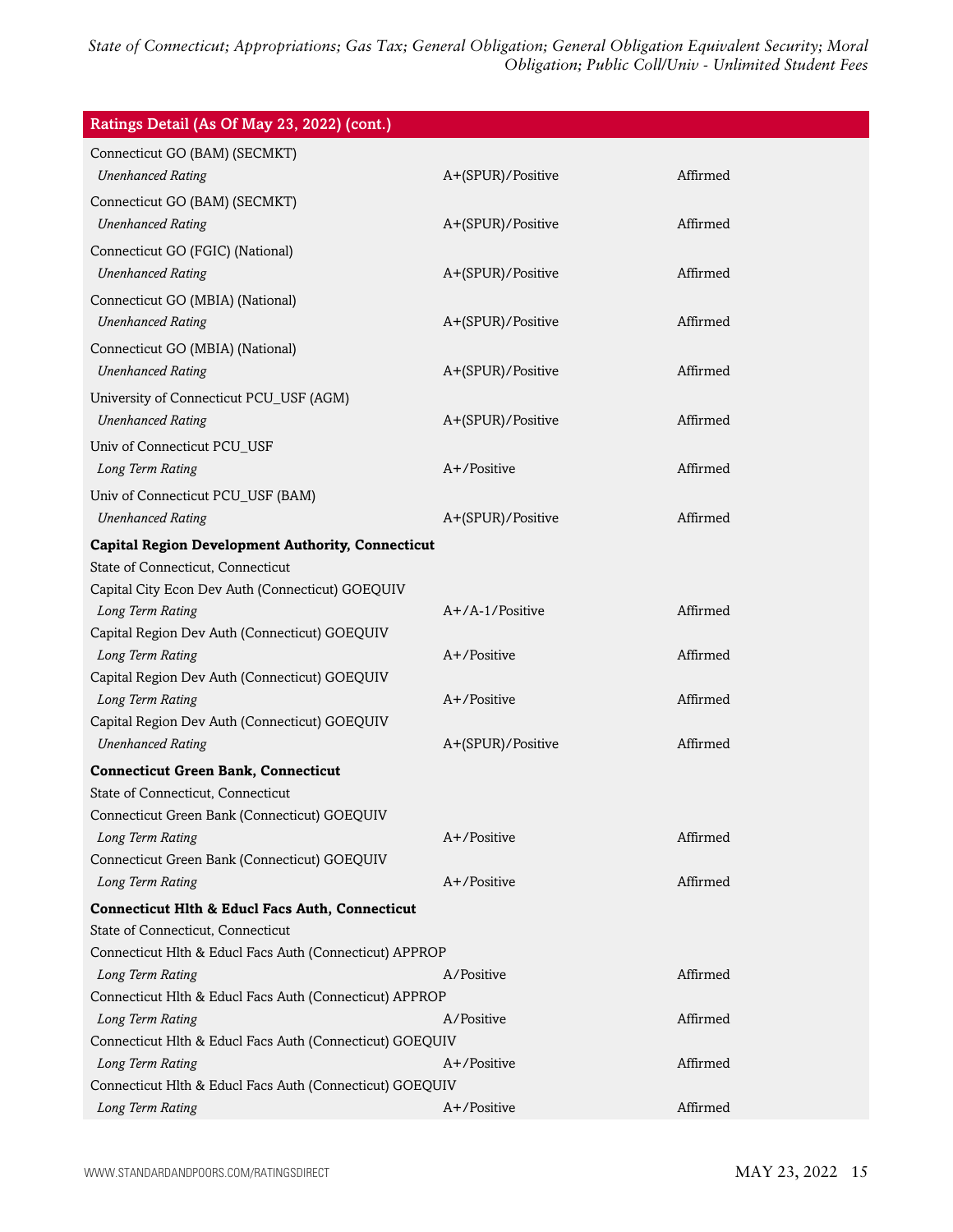| Ratings Detail (As Of May 23, 2022) (cont.)                            |                     |          |  |
|------------------------------------------------------------------------|---------------------|----------|--|
| Connecticut Hlth & Educl Facs Auth (Connecticut) GOEQUIV               |                     |          |  |
| Long Term Rating                                                       | $A+$ /Positive      | Affirmed |  |
| Connecticut Hlth & Educl Facs Auth (Connecticut) GOEQUIV               |                     |          |  |
| Long Term Rating                                                       | A+/Positive         | Affirmed |  |
| Connecticut Hlth & Educl Facs Auth (Connecticut) GOEQUIV (BAM)         |                     |          |  |
| <b>Unenhanced Rating</b>                                               | A+(SPUR)/Positive   | Affirmed |  |
| Connecticut Hlth & Educl Facs Auth (Connecticut) MORALOB (ASSURED GTY) |                     |          |  |
| <b>Unenhanced Rating</b>                                               | BBB+(SPUR)/Positive | Affirmed |  |
| Connecticut Hlth & Educl Facs Auth (Connecticut) (BAM) (SECMKT)        |                     |          |  |
| <b>Unenhanced Rating</b>                                               | A+(SPUR)/Positive   | Affirmed |  |
| <b>Connecticut Hsg Fin Auth, Connecticut</b>                           |                     |          |  |
| State of Connecticut, Connecticut                                      |                     |          |  |
| Connecticut Hsg Fin Auth (Connecticut) GOEQUIV                         |                     |          |  |
| Long Term Rating                                                       | A+/Positive         | Affirmed |  |
| Connecticut Hsg Fin Auth (Connecticut) GOEQUIV                         |                     |          |  |
| Long Term Rating                                                       | A+/Positive         | Affirmed |  |
| Connecticut Hsg Fin Auth (Connecticut) GOEQUIV                         |                     |          |  |
| Long Term Rating                                                       | A+/Positive         | Affirmed |  |
| Connecticut Hsg Fin Auth (Connecticut) GOEQUIV                         |                     |          |  |
| Long Term Rating                                                       | A+/Positive         | Affirmed |  |
| Connecticut Hsg Fin Auth (Connecticut) GOEQUIV                         |                     |          |  |
| Long Term Rating                                                       | A+/Positive         | Affirmed |  |
| Connecticut Hsg Fin Auth (Connecticut) GOEQUIV                         |                     |          |  |
| Long Term Rating                                                       | A+/Positive         | Affirmed |  |
| Connecticut Hsg Fin Auth (Connecticut) GOEQUIV                         |                     |          |  |
| Long Term Rating                                                       | A+/Positive         | Affirmed |  |
| Connecticut Hsg Fin Auth (Connecticut) GOEQUIV                         |                     |          |  |
| Long Term Rating                                                       | A+/Positive         | Affirmed |  |
| Connecticut Hsg Fin Auth (Connecticut) GOEQUIV                         |                     |          |  |
| Long Term Rating                                                       | A+/Positive         | Affirmed |  |
| Connecticut Hsg Fin Auth (Connecticut) GOEQUIV                         |                     |          |  |
| Long Term Rating                                                       | A+/Positive         | Affirmed |  |
| Connecticut Hsg Fin Auth (Connecticut) GOEQUIV                         |                     |          |  |
| Long Term Rating                                                       | A+/Positive         | Affirmed |  |
| <b>Connecticut Innovations Inc., Connecticut</b>                       |                     |          |  |
| State of Connecticut, Connecticut                                      |                     |          |  |
| Connecticut Dev Auth (Connecticut) GO (MBIA) (National)                |                     |          |  |
| <b>Unenhanced Rating</b>                                               | A+(SPUR)/Positive   | Affirmed |  |
| Connecticut Innovations Inc (Connecticut) GOEQUIV                      |                     |          |  |
| Long Term Rating                                                       | A+/Positive         | Affirmed |  |
| Hartford, Connecticut                                                  |                     |          |  |
| State of Connecticut, Connecticut                                      |                     |          |  |
| Connecticut GO (ASSURED GTY)                                           |                     |          |  |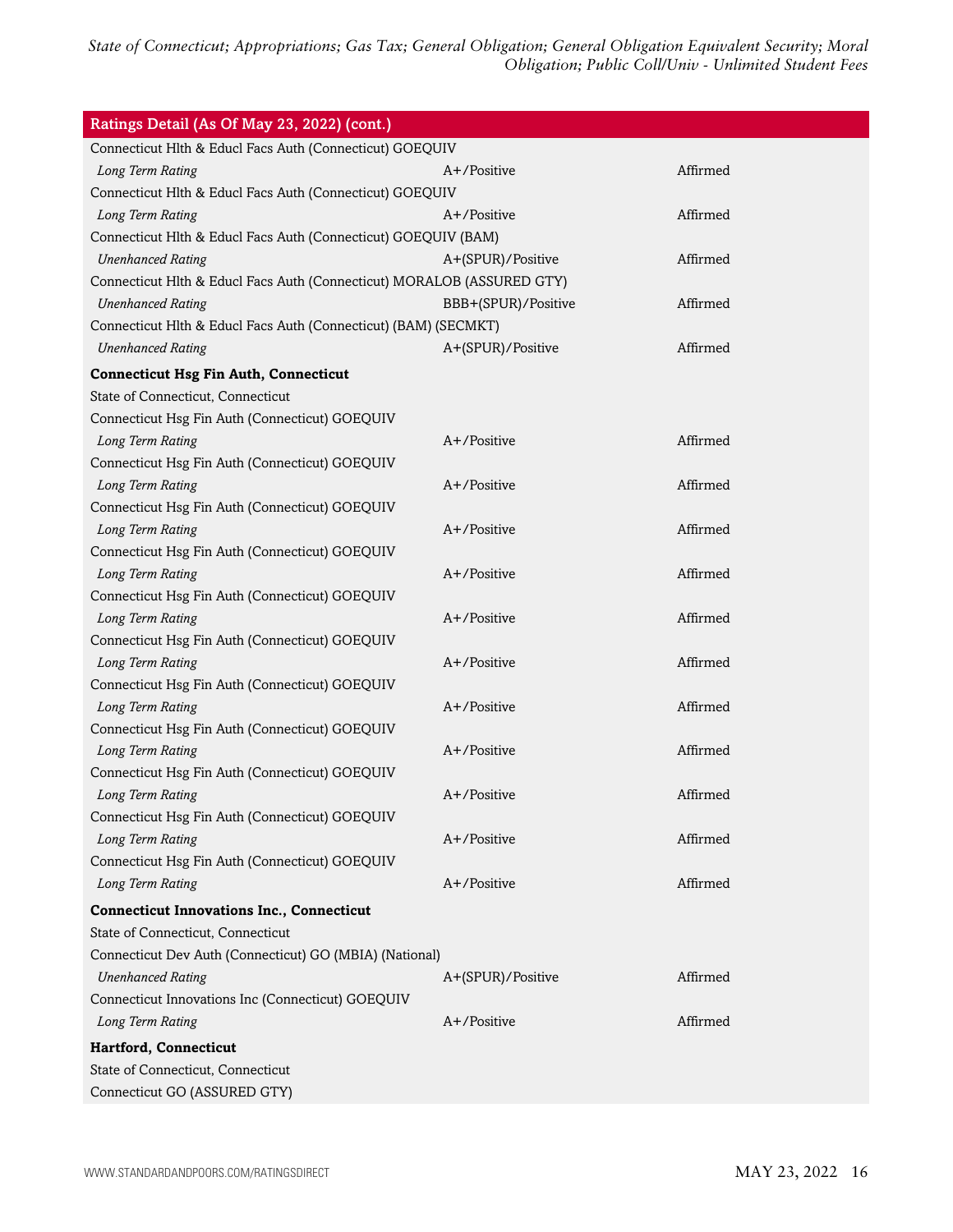| Ratings Detail (As Of May 23, 2022) (cont.)                |                   |          |
|------------------------------------------------------------|-------------------|----------|
| <b>Unenhanced Rating</b>                                   | A+(SPUR)/Positive | Affirmed |
| <b>University of Connecticut, Connecticut</b>              |                   |          |
| State of Connecticut, Connecticut                          |                   |          |
| University of Connecticut (Connecticut) GO                 |                   |          |
| Long Term Rating                                           | A+/Positive       | Affirmed |
| University of Connecticut (Connecticut) GO                 |                   |          |
| <b>Unenhanced Rating</b>                                   | A+(SPUR)/Positive | Affirmed |
| University of Connecticut (Connecticut) GO                 |                   |          |
| <b>Unenhanced Rating</b>                                   | A+(SPUR)/Positive | Affirmed |
| University of Connecticut (Connecticut) GO                 |                   |          |
| <b>Unenhanced Rating</b>                                   | A+(SPUR)/Positive | Affirmed |
| University of Connecticut (Connecticut) GO                 |                   |          |
| <b>Unenhanced Rating</b>                                   | A+(SPUR)/Positive | Affirmed |
| University of Connecticut (Connecticut) GO                 |                   |          |
| <b>Unenhanced Rating</b>                                   | A+(SPUR)/Positive | Affirmed |
| University of Connecticut (Connecticut) GO                 |                   |          |
| <b>Unenhanced Rating</b>                                   | A+(SPUR)/Positive | Affirmed |
| University of Connecticut (Connecticut) GO (BAM) (SECMKT)  |                   |          |
| <b>Unenhanced Rating</b>                                   | A+(SPUR)/Positive | Affirmed |
| <b>Connecticut Hlth &amp; Educl Facs Auth, Connecticut</b> |                   |          |
| Connecticut St Univ Sys, Connecticut                       |                   |          |
| State of Connecticut, Connecticut                          |                   |          |
| Connecticut Hlth & Educl Facs Auth (Connecticut) GO        |                   |          |
| Long Term Rating                                           | $A+$ /Positive    | Affirmed |
| <b>Connecticut Hith &amp; Educi Facs Auth, Connecticut</b> |                   |          |
| Connecticut St Univ Sys, Connecticut                       |                   |          |
| State of Connecticut, Connecticut                          |                   |          |
| Connecticut Hlth & Educl Facs Auth (Connecticut) GO        |                   |          |
| Long Term Rating                                           | $A+$ /Positive    | Affirmed |
| <b>Connecticut Hith &amp; Educi Facs Auth, Connecticut</b> |                   |          |
| Connecticut St Univ Sys, Connecticut                       |                   |          |
| State of Connecticut, Connecticut                          |                   |          |
| Connecticut Hlth & Educl Facs Auth (Connecticut) GOEQUIV   |                   |          |
| Long Term Rating                                           | $A+$ /Positive    | Affirmed |
| <b>Connecticut Hlth &amp; Educl Facs Auth, Connecticut</b> |                   |          |
| Connecticut St Univ Sys, Connecticut                       |                   |          |
| State of Connecticut, Connecticut                          |                   |          |
| Connecticut Hlth & Educl Facs Auth (Connecticut) GOEQUIV   |                   |          |
| Long Term Rating                                           | $A+$ /Positive    | Affirmed |
| <b>Connecticut Hith &amp; Educi Facs Auth, Connecticut</b> |                   |          |
| Connecticut St Univ Sys, Connecticut                       |                   |          |
| State of Connecticut, Connecticut                          |                   |          |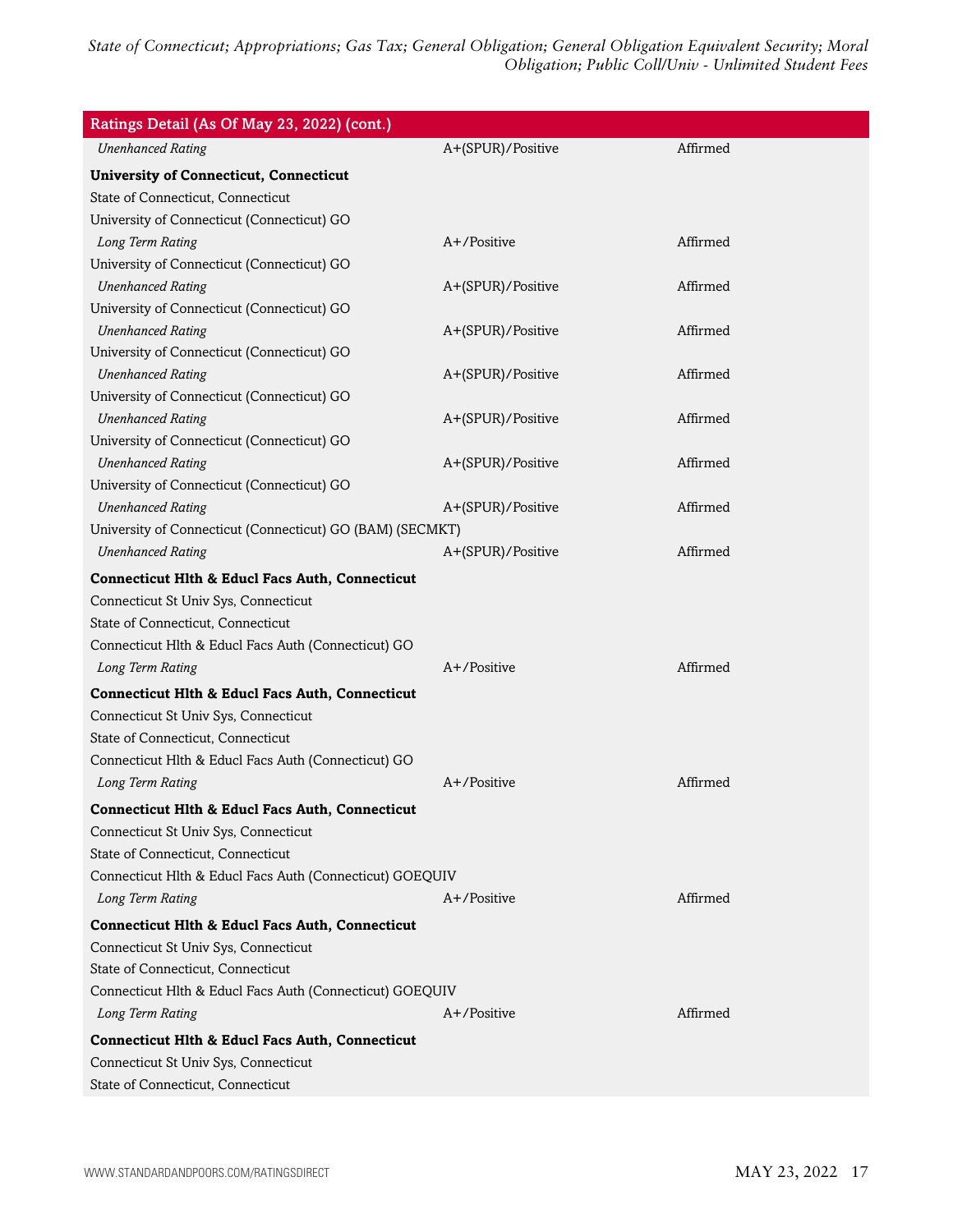| Ratings Detail (As Of May 23, 2022) (cont.)                                                        |                   |          |
|----------------------------------------------------------------------------------------------------|-------------------|----------|
| Connecticut Hlth & Educl Facs Auth (Connecticut) GOEQUIV (AGM)                                     |                   |          |
| <b>Unenhanced Rating</b>                                                                           | A+(SPUR)/Positive | Affirmed |
| <b>Connecticut Hlth &amp; Educl Facs Auth, Connecticut</b><br>Connecticut St Univ Sys, Connecticut |                   |          |
| State of Connecticut, Connecticut                                                                  |                   |          |
| Connecticut Hlth & Educl Facs Auth (Connecticut) GOEQUIV (BAM)                                     |                   |          |
| <b>Unenhanced Rating</b>                                                                           | A+(SPUR)/Positive | Affirmed |
| <b>Connecticut Hlth &amp; Educl Facs Auth, Connecticut</b>                                         |                   |          |
| Connecticut St Univ Sys, Connecticut                                                               |                   |          |
| State of Connecticut, Connecticut                                                                  |                   |          |
| Connecticut Hlth & Educl Facs Auth (Connecticut) GOEQUIV (BAM)                                     |                   |          |
| <b>Unenhanced Rating</b>                                                                           | A+(SPUR)/Positive | Affirmed |
| <b>Connecticut Hlth &amp; Educl Facs Auth, Connecticut</b>                                         |                   |          |
| Connecticut St Univ Sys, Connecticut                                                               |                   |          |
| State of Connecticut, Connecticut                                                                  |                   |          |
| Connecticut Hlth & Educl Facs Auth (Connecticut) GOEQUIV (BAM)                                     |                   |          |
| <b>Unenhanced Rating</b>                                                                           | A+(SPUR)/Positive | Affirmed |
| <b>Connecticut Hlth &amp; Educl Facs Auth, Connecticut</b>                                         |                   |          |
| Connecticut St Univ Sys, Connecticut                                                               |                   |          |
| State of Connecticut, Connecticut                                                                  |                   |          |
| Connecticut Hlth & Educl Facs Auth (Connecticut) GOEQUIV (BAM) (SECMKT)                            |                   |          |
| <b>Unenhanced Rating</b>                                                                           | A+(SPUR)/Positive | Affirmed |
| <b>Connecticut Hlth &amp; Educl Facs Auth, Connecticut</b>                                         |                   |          |
| Connecticut St Univ Sys, Connecticut                                                               |                   |          |
| State of Connecticut, Connecticut                                                                  |                   |          |
| Connecticut Hlth & Educl Facs Auth (Connecticut) GOEQUIV (BAM) (SECMKT)                            |                   |          |
| <b>Unenhanced Rating</b>                                                                           | A+(SPUR)/Positive | Affirmed |
| <b>Connecticut Hlth &amp; Educl Facs Auth, Connecticut</b>                                         |                   |          |
| Connecticut St Univ Sys, Connecticut                                                               |                   |          |
| State of Connecticut, Connecticut                                                                  |                   |          |
| Connecticut Hlth & Educl Facs Auth (Connecticut) GO (BAM) (SECMKT)                                 |                   |          |
| <b>Unenhanced Rating</b>                                                                           | A+(SPUR)/Positive | Affirmed |
| <b>University of Connecticut, Connecticut</b>                                                      |                   |          |
| State of Connecticut, Connecticut                                                                  |                   |          |
| University of Connecticut, Connecticut                                                             |                   |          |
| University of Connecticut (Connecticut) GO                                                         |                   |          |
| Long Term Rating                                                                                   | A+/Positive       | Affirmed |
| <b>University of Connecticut, Connecticut</b>                                                      |                   |          |
| State of Connecticut, Connecticut                                                                  |                   |          |
| University of Connecticut, Connecticut                                                             |                   |          |
| University of Connecticut (Connecticut) GO                                                         |                   |          |
| Long Term Rating                                                                                   | A+/Positive       | Affirmed |
|                                                                                                    |                   |          |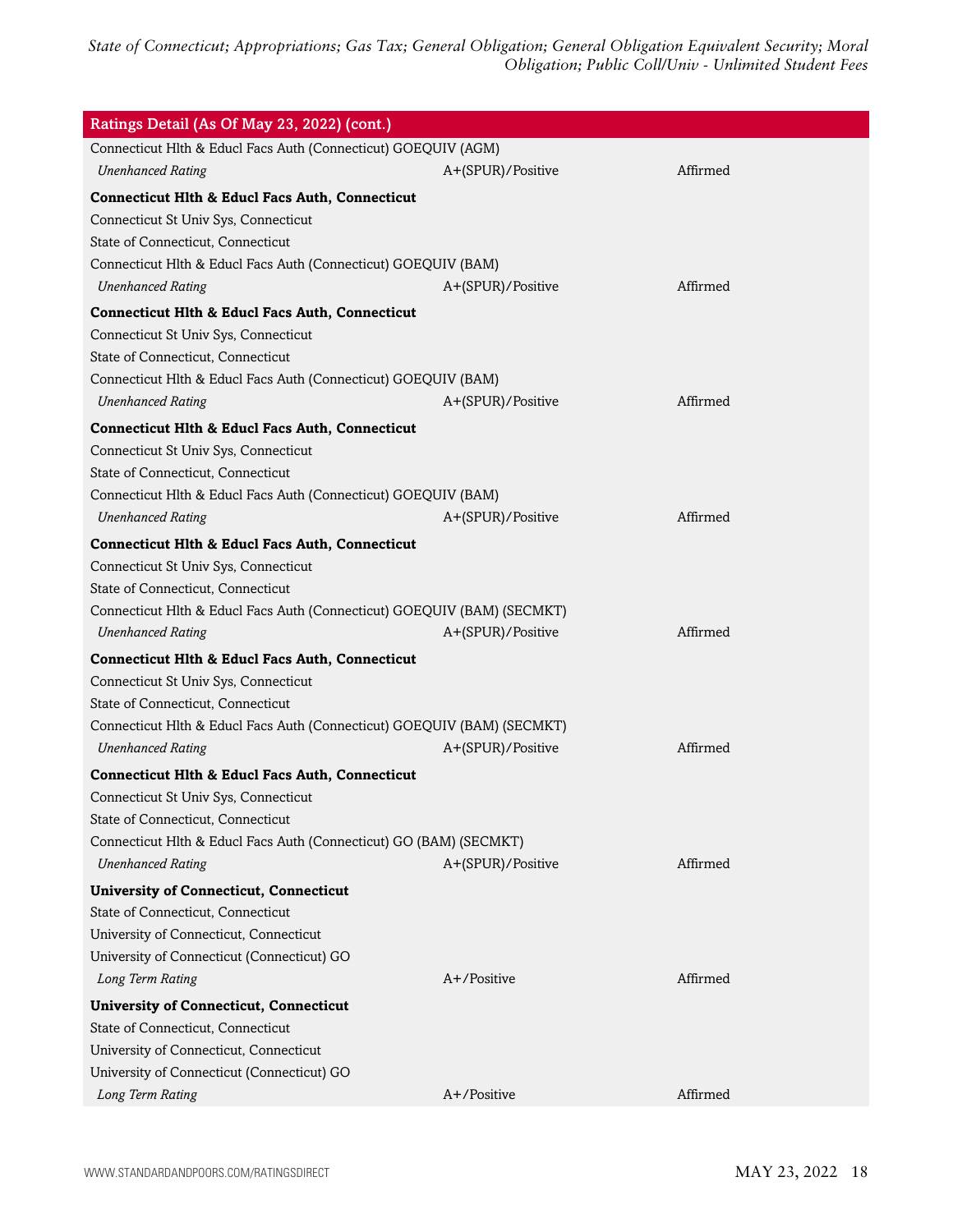| Ratings Detail (As Of May 23, 2022) (cont.)                                                                                                                                                    |                |          |
|------------------------------------------------------------------------------------------------------------------------------------------------------------------------------------------------|----------------|----------|
| <b>University of Connecticut, Connecticut</b><br>State of Connecticut, Connecticut<br>University of Connecticut, Connecticut<br>University of Connecticut (Connecticut) GO<br>Long Term Rating | $A+$ /Positive | Affirmed |
|                                                                                                                                                                                                |                |          |
| <b>University of Connecticut, Connecticut</b><br>State of Connecticut, Connecticut                                                                                                             |                |          |
| University of Connecticut, Connecticut                                                                                                                                                         |                |          |
| University of Connecticut (Connecticut) GO                                                                                                                                                     |                |          |
| Long Term Rating                                                                                                                                                                               | A+/Positive    | Affirmed |
| <b>University of Connecticut, Connecticut</b>                                                                                                                                                  |                |          |
| State of Connecticut, Connecticut                                                                                                                                                              |                |          |
| University of Connecticut, Connecticut                                                                                                                                                         |                |          |
| University of Connecticut (Connecticut) GOEQUIV                                                                                                                                                |                |          |
| Long Term Rating                                                                                                                                                                               | $A+$ /Positive | Affirmed |
| <b>University of Connecticut, Connecticut</b>                                                                                                                                                  |                |          |
| State of Connecticut, Connecticut                                                                                                                                                              |                |          |
| University of Connecticut, Connecticut                                                                                                                                                         |                |          |
| University of Connecticut (Connecticut) GOEQUIV                                                                                                                                                |                |          |
| Long Term Rating                                                                                                                                                                               | A+/Positive    | Affirmed |
| <b>University of Connecticut, Connecticut</b>                                                                                                                                                  |                |          |
| State of Connecticut, Connecticut                                                                                                                                                              |                |          |
| University of Connecticut, Connecticut                                                                                                                                                         |                |          |
| University of Connecticut (Connecticut) GOEQUIV                                                                                                                                                |                |          |
| Long Term Rating                                                                                                                                                                               | $A+$ /Positive | Affirmed |
| <b>University of Connecticut, Connecticut</b>                                                                                                                                                  |                |          |
| State of Connecticut, Connecticut                                                                                                                                                              |                |          |
| University of Connecticut, Connecticut                                                                                                                                                         |                |          |
| University of Connecticut (Connecticut) GO                                                                                                                                                     |                |          |
| Long Term Rating                                                                                                                                                                               | A+/Positive    | Affirmed |
| <b>University of Connecticut, Connecticut</b>                                                                                                                                                  |                |          |
| State of Connecticut, Connecticut                                                                                                                                                              |                |          |
| University of Connecticut, Connecticut                                                                                                                                                         |                |          |
| University of Connecticut (Connecticut) GO<br>Long Term Rating                                                                                                                                 | A+/Positive    | Affirmed |
|                                                                                                                                                                                                |                |          |
| <b>University of Connecticut, Connecticut</b>                                                                                                                                                  |                |          |
| State of Connecticut, Connecticut<br>University of Connecticut, Connecticut                                                                                                                    |                |          |
| University of Connecticut (Connecticut) GO                                                                                                                                                     |                |          |
| Long Term Rating                                                                                                                                                                               | A+/Positive    | Affirmed |
| <b>University of Connecticut, Connecticut</b>                                                                                                                                                  |                |          |
| State of Connecticut, Connecticut                                                                                                                                                              |                |          |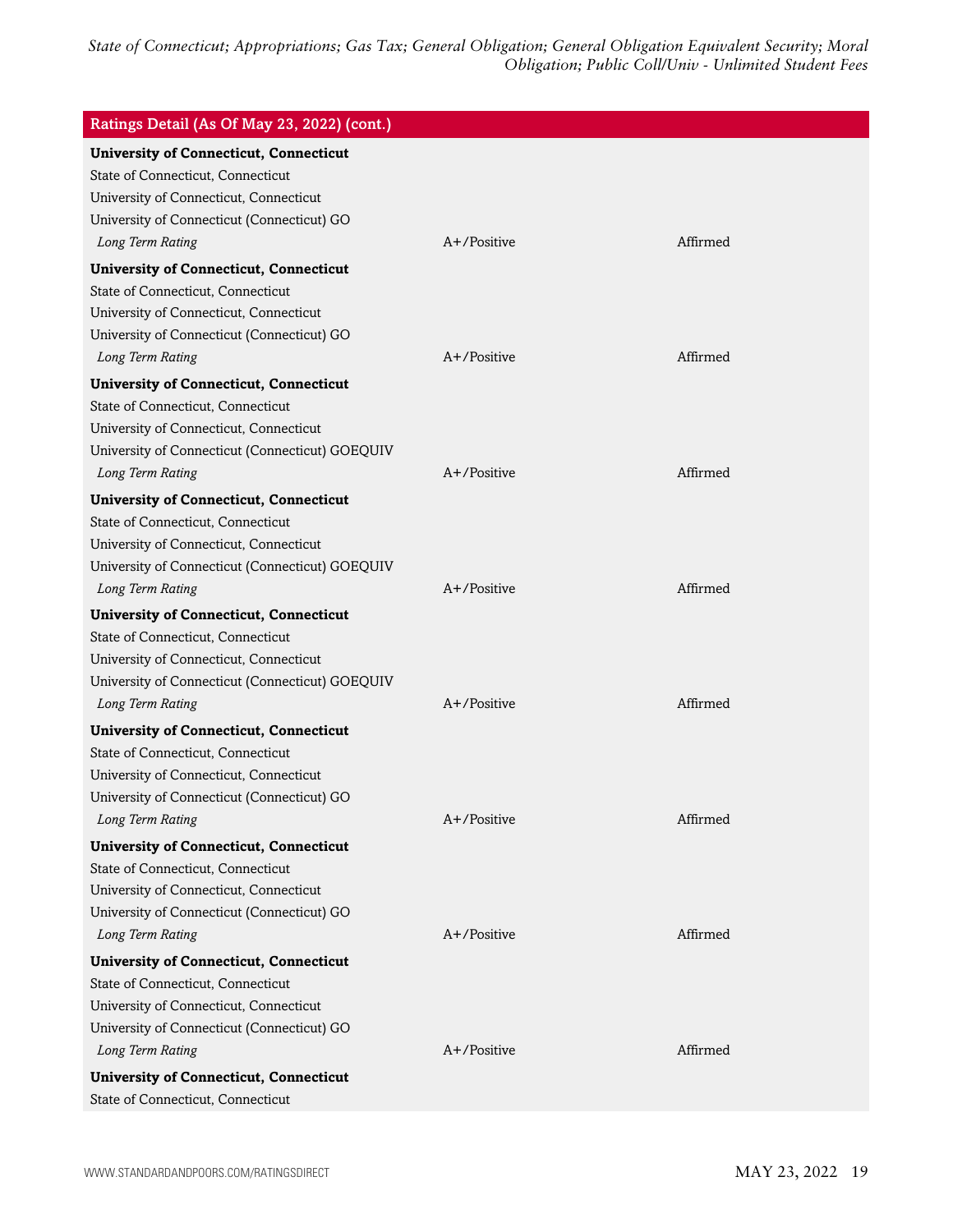| Ratings Detail (As Of May 23, 2022) (cont.)               |                   |          |
|-----------------------------------------------------------|-------------------|----------|
| University of Connecticut, Connecticut                    |                   |          |
| University of Connecticut (Connecticut) GO                |                   |          |
| Long Term Rating                                          | $A+$ /Positive    | Affirmed |
| <b>University of Connecticut, Connecticut</b>             |                   |          |
| State of Connecticut, Connecticut                         |                   |          |
| University of Connecticut, Connecticut                    |                   |          |
| University of Connecticut (Connecticut) GO                |                   |          |
| Long Term Rating                                          | $A+$ /Positive    | Affirmed |
| <b>University of Connecticut, Connecticut</b>             |                   |          |
| State of Connecticut, Connecticut                         |                   |          |
| University of Connecticut, Connecticut                    |                   |          |
| University of Connecticut (Connecticut) GO (BAM)          |                   |          |
| <b>Unenhanced Rating</b>                                  | A+(SPUR)/Positive | Affirmed |
| <b>University of Connecticut, Connecticut</b>             |                   |          |
| State of Connecticut, Connecticut                         |                   |          |
| University of Connecticut, Connecticut                    |                   |          |
| University of Connecticut (Connecticut) GO (BAM) (SECMKT) |                   |          |
| <b>Unenhanced Rating</b>                                  | A+(SPUR)/Positive | Affirmed |
| Many issues are enhanced by bond insurance.               |                   |          |